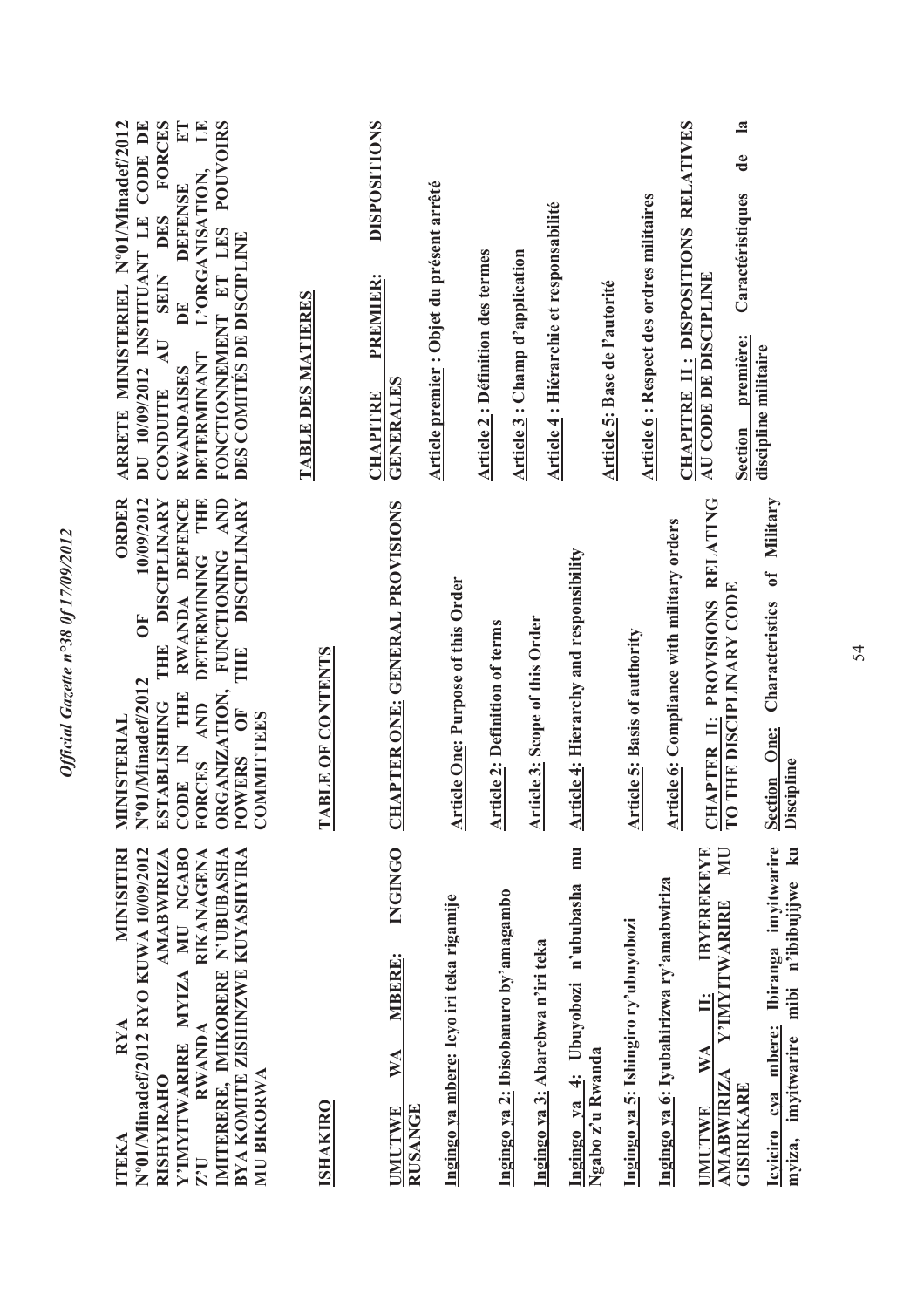| musirikare                                                             |                                                                                                     | $b$ on<br>$\ddot{a}$<br>Caractéristiques<br>$\bullet$<br>$\overline{ }$<br><b>Article</b>         |
|------------------------------------------------------------------------|-----------------------------------------------------------------------------------------------------|---------------------------------------------------------------------------------------------------|
| Ingingo ya 7: Ibiranga imyitwarire myiza                               | <b>Article 7: Characteristics of good conduct</b>                                                   | comportement                                                                                      |
| Ingingo ya 8: Ibiranga imyitwarire mibi                                | <b>Article 8:</b> Characteristics of misconduct                                                     | mauvais<br>$\overline{d}$<br>Caractéristiques<br>comportement<br>$\ddot{\cdot}$<br><b>Article</b> |
|                                                                        | <b>Article 9: Prohibitions</b>                                                                      | <b>Article 9: Interdictions</b>                                                                   |
| Ingingo ya 9: Ibibujijwe                                               |                                                                                                     | <b>Article 10: Autres interdictions</b>                                                           |
| Ingingo ya 10: Ibindi bibujijwe                                        | <b>Article 10: Other prohibitions</b>                                                               | Section 2: Dispositions relatives aux sanctions                                                   |
| ibihano<br><b>Ibyerekeye</b><br>$\ddot{2}$ :<br>cva<br><b>Icviciro</b> | for<br>penalties<br>$\overline{\phantom{0}}$<br>Provisions<br>$\ddot{\mathbf{q}}$<br><b>Section</b> | pour des actes d'indiscipline                                                                     |
| by'imyitwarire mibi                                                    | misconduct                                                                                          | <b>Article 11: Objet des sanctions</b>                                                            |
| k'ibihano<br><b>Akamaro</b><br>$\ddot{=}$<br>$1$<br>Ingingo            | <b>Article 11: Purpose of disciplinary sanctions</b>                                                |                                                                                                   |
| by'imyitwarire mibi                                                    |                                                                                                     | sanctions<br>des<br>Communication<br>Article 12:                                                  |
| ry'ibihano<br>Imenyesha<br>12:<br>$1$<br>Ingingo                       | Communication of disciplinary<br>Article 12:                                                        | disciplinaire                                                                                     |
| by'imyitwarire mibi                                                    | sanctions                                                                                           | sanctions<br>pour<br>Compétence<br>Article 13:                                                    |
| Ingingo ya 13: Ikosa ry'imyitwarire mibi                               | disciplinary<br>for<br>Authority<br>$\frac{3}{2}$<br><b>Article</b>                                 | disciplinaires                                                                                    |
|                                                                        | sanctions                                                                                           | Article 14 : Responsabilité du supérieur militaire                                                |
| Ingingo ya 14: Ububasha bw'umuyobozi wa                                | Military<br>$\mathfrak{h}^0$<br>Responsibility<br>$\ddot{1}$<br><b>Article</b>                      |                                                                                                   |
| Gisirikare                                                             | personnel to report disciplinary act                                                                | Article 15: Prise de décision sur la matérialité                                                  |
| Ingingo ya 15: Kwemeza ikosa                                           | <b>Article 15: Decision on facts</b>                                                                | des faits                                                                                         |
|                                                                        |                                                                                                     | Article 16: Sanctions disciplinaires applicables                                                  |
| Ingingo ya 16: Ibihano bihabwa ba Ofisiye                              | Article 16: Disciplinary sanctions applicable                                                       | aux Officiers                                                                                     |
|                                                                        | to Officers                                                                                         | Sous-<br>aux<br>applicables<br>Sanctions<br>Article 17:                                           |
| Ingingo ya 17: Ibihano bihabwa ba Su-Ofisiye                           | <b>Article 17: Sanctions for Non-Commissioned</b><br>Officers                                       | officiers                                                                                         |
|                                                                        |                                                                                                     | Article 18 : Sanctions applicables aux hommes de                                                  |
| Ingingo ya 18: Ibihano bihabwa abasirikare<br>bato                     | <b>Article 18: Sanctions applicable to Troops</b>                                                   | troupe                                                                                            |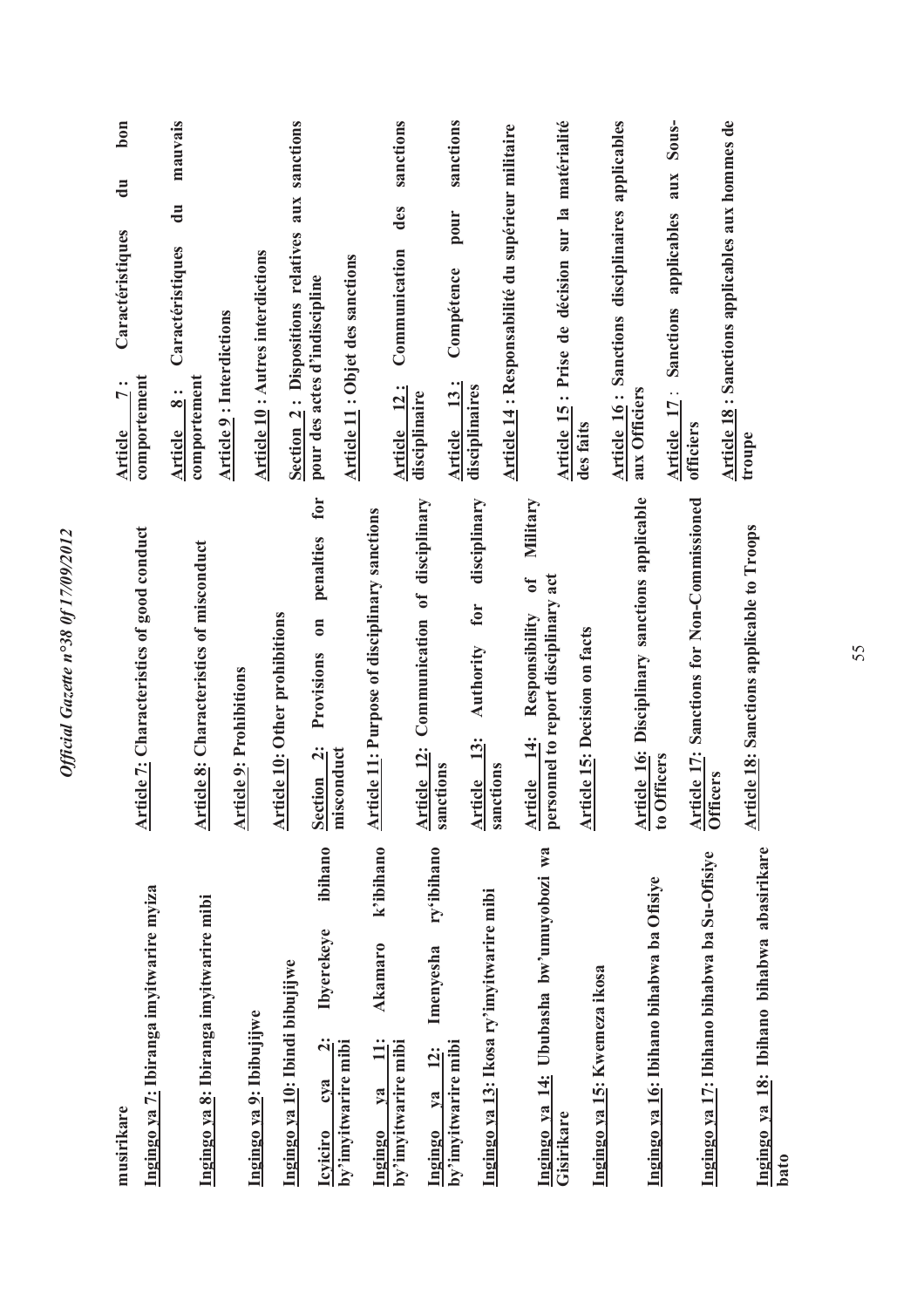| Article 19 : des sanctions disciplinaires pour cas<br>d'indiscipline minimes | d'une faute<br>gravité<br>Sanction et<br>Article 20:<br>disciplinaire<br>$\sigma$<br>gravity<br>and | Section 3: Mesures disciplinaires | Article 22 : Mesures disciplinaires l'encontre des | <b>Officiers</b><br>for<br>measures                             | Article 23: Mesures disciplinaires sur les Sous-<br>officiers<br>on Non- | Article 24 : Considération des fautes antérieures | <b>Article 25: Décisions définitives</b>           | ORGANISATION,<br><b>CHAPITRE</b>        | FONCTIONNEMENT ET COMPETENCE DES<br><b>COMITÉS DE DISCIPLINE</b><br>ORGANIZATION,<br>THE<br>Ğ<br><b>POWERS</b> | $\mathbf{d}\mathbf{e}$<br>comités<br>des<br>Membres<br>Section première : | discipline                                                                                          | <b>Article 26: Organisation</b> | Article 27 : Le Comité de Discipline au niveau du<br>Quartier General des Forces Rwandaises<br>$\overline{\mathbf{a}}$<br>Committee | Article 28 : Au niveau de la Division    | Article 29: Au niveau de la Brigade  | Article 30 : Au niveau du Bataillon  |                                       |
|------------------------------------------------------------------------------|-----------------------------------------------------------------------------------------------------|-----------------------------------|----------------------------------------------------|-----------------------------------------------------------------|--------------------------------------------------------------------------|---------------------------------------------------|----------------------------------------------------|-----------------------------------------|----------------------------------------------------------------------------------------------------------------|---------------------------------------------------------------------------|-----------------------------------------------------------------------------------------------------|---------------------------------|-------------------------------------------------------------------------------------------------------------------------------------|------------------------------------------|--------------------------------------|--------------------------------------|---------------------------------------|
| Article 19: Disciplinary sanctions for mere<br>misconduct                    | Sanction<br>Article 20:<br>disciplinary act                                                         |                                   | Section 3: Disciplinary measures                   | Disciplinary<br><u>22:</u><br><b>Officers</b><br><b>Article</b> | <b>Article 23: Disciplinary measures</b><br>Commissioned Officers        |                                                   | <b>Article 24: Consideration of past sanctions</b> | <b>Article 25: Definitive decisions</b> | SCIPLINARY COMMITTEE<br>Ë<br><b>AND</b><br><b>FUNCTION</b><br><b>HAPTER</b><br>히<br>$\overline{\mathbf{D}}$    |                                                                           | Section One: Members of the Disciplinary<br>Committees                                              | <b>Article 26: Organization</b> | Disciplinary<br>Article 27:                                                                                                         | Rwanda Defence Forces Headquarters level | <b>Article 28: At Division level</b> | <b>Article 29: At Brigade level</b>  | <b>Article 30: At Battalion level</b> |
| Ingingo ya 19: Ibihano ku myitwarire mibi                                    | Ingingo ya 20: Ihanwa n'uburemere bw'ikosa<br>yoroheje                                              |                                   | Icyiciro cya 3: Ibihano by'imyitwarire mibi        | Ingingo ya 22: Ingaruka kuri ba Ofisiye                         | Ingingo ya 23: Ingaruka kuri ba Su-Ofisiye                               |                                                   | Ingingo ya 24: Amakosa y'impitagihe                | Ingingo ya 25: Ibyemezo byafashwe       | IMITERERE,<br>ZISHINZWE IMYITWARIRE MYIZA MU<br>IMIKORERE N'UBUBASHA BYA KOMITE<br>Ì.<br>WA<br><b>JMUTWE</b>   | NGABO Z'U RWANDA                                                          | komite<br>z'imyitwarire myiza mu ngabo z'u Rwanda<br>Abagize<br><br>mbere<br>cya<br><b>Icyiciro</b> |                                 | rwego<br>$\mathbf{z}$<br>$\mathbf{v}_0$<br>Komite<br>Ingingo ya 26: Imiterere<br>27:<br>Ingingo ya                                  | rw'ubuyobozi Bukuru bw'Ingabo            | Ingingo ya 28: Ku rwego rwa Diviziyo | Ingingo ya 29: Ku rwego rwa Burigade |                                       |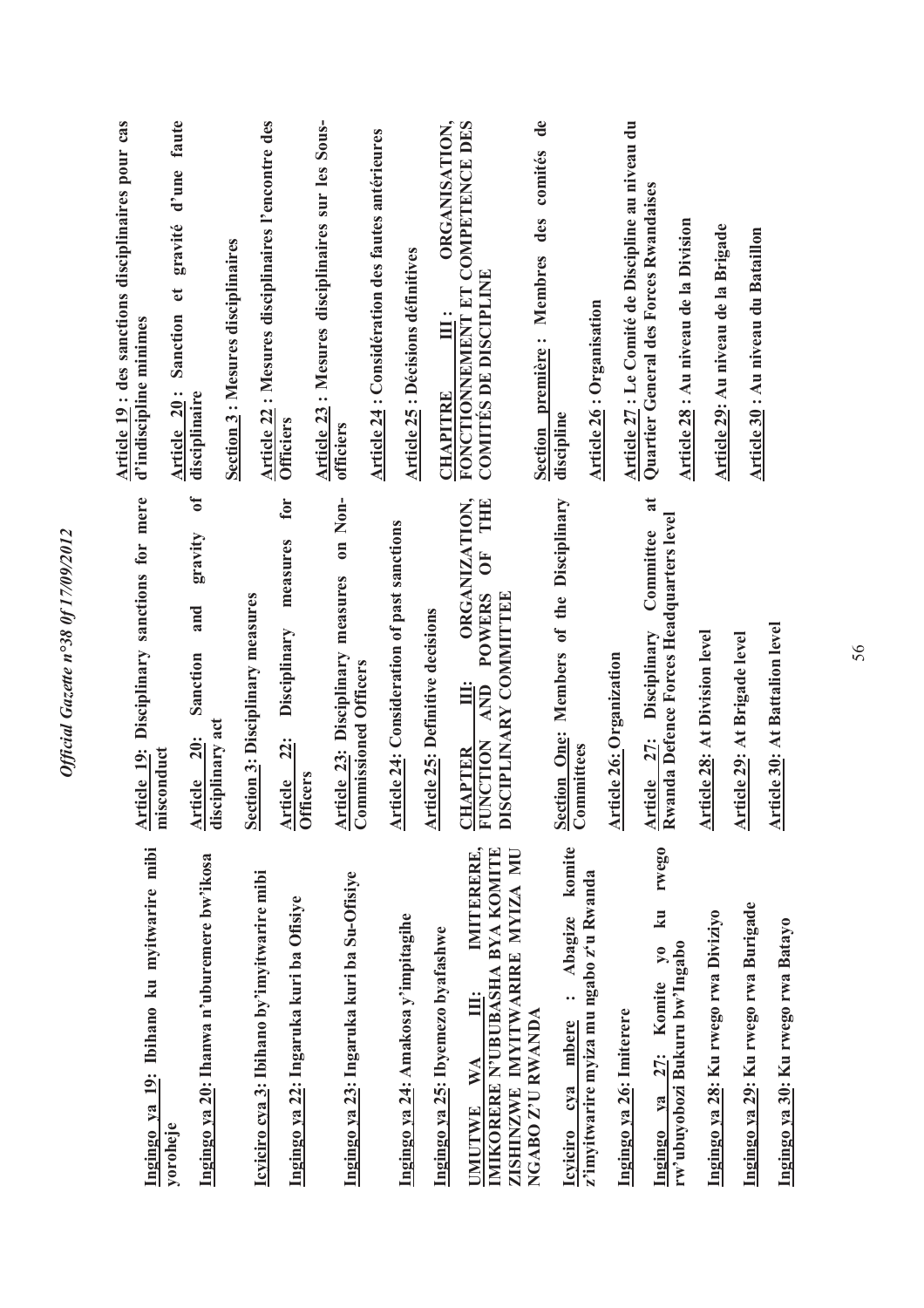| Section 2: Du fonctionnement des comités de<br>discipline | Article 31 : Quorum et grade | Article 32 : Prise de décision         | Article 33: Préparation du dossier | Article 34 : La Défense de l'accusé    | Article 35 : Recueil des preuves   | décision<br>$\mathbf{a}$<br>$\mathbf{d}\mathbf{e}$<br>Notification<br>Article 36: | disciplinaire<br>disciplinary                                 | <b>Article 37: Appel</b> | Section 3: Compétence des Comités de Discipline | Comités<br>des<br>Compétence<br>Article 38:<br>Disciplinary             | Discipline au niveau du Bataillon, du Brigade et<br>de la Division<br>Disciplinary   | Comités<br>des<br>Compétence<br>Article 39: | Discipline dans des écoles militaires, Hôpitaux<br>Militaires, et le Quartier Général                                              | Discipline au niveau de l'Etat Major Général<br>Comités<br>des<br>Compétence<br>Article 40:<br>Disciplinary | des Comités<br>Indépendance<br>Article 41:                    | Discipline                                  |
|-----------------------------------------------------------|------------------------------|----------------------------------------|------------------------------------|----------------------------------------|------------------------------------|-----------------------------------------------------------------------------------|---------------------------------------------------------------|--------------------------|-------------------------------------------------|-------------------------------------------------------------------------|--------------------------------------------------------------------------------------|---------------------------------------------|------------------------------------------------------------------------------------------------------------------------------------|-------------------------------------------------------------------------------------------------------------|---------------------------------------------------------------|---------------------------------------------|
| Section 2: Functioning of the Disciplinary                | Committees                   | Article 31: Quorum and rank            | <b>Article 32: Decision making</b> | <b>Article 33: Preparation of file</b> | Article 34: Defence of the accused | <b>Article 35: Hearing of evidence</b>                                            | $\mathfrak{h}$<br><b>Article 36:</b> Notification<br>decision |                          | <b>Article 37: Appeal</b>                       | $\mathbf{f}$<br>Competence<br>Section 3:<br>Committees                  | Comitees at Battalion, Brigade and Division<br>Competence of<br>Article 38:          | Levels                                      | Competence of Disciplinary<br>Committees in Military Schools, Military<br><b>Hospitals and General Headquarters</b><br>Article 39: | <b>Article 40:</b> Competence of<br>Comitees at RDF Headquarters                                            |                                                               | Independence of Disciplinary<br>Article 41: |
| Icyiciro cya 2: Imikorere ya Komite zishinzwe             | imyitwarire myiza            | Ingingo ya 31: Umubare ukenewe n'ipeti | Ingingo ya 32: Gufata ibyemezo     | Ingingo ya 33: Utegura dosiye          | Ingingo ya 34: Kwiregura kw'uregwa | Ingingo ya 35: Guhabwa ibisobanuro                                                | Ingingo ya 36: Kumenyesha umusirikare                         |                          | Ingingo ya 37: Ubujurire                        | Komite<br>bwa<br>Icyiciro cya 3: Ububasha<br>zishinzwe imitwarire myiza | Komite<br>zishinzwe imyitwarire myiza ku rwego rwa<br>bwa<br>Ingingo ya 38: Ububasha | Batayo, urwa Burigade n'urwa Diviziyo       | Ingingo ya 39: Ububasha bwa Komite<br>mu Mashuri ya<br>Gisirikare, mu Bitaro bya Gisirikare no ku<br>mviza<br>z'imvitwarire        | Komite<br>Ingingo ya 40: Ububasha bwa<br>Cyicaro Rusange                                                    | z'imyitwarire myiza ku rwego rw'Ubuyobozi<br>Bukuru bw'Ingabo | Ingingo ya 41: Ubwisanzure bwa za Komite z' |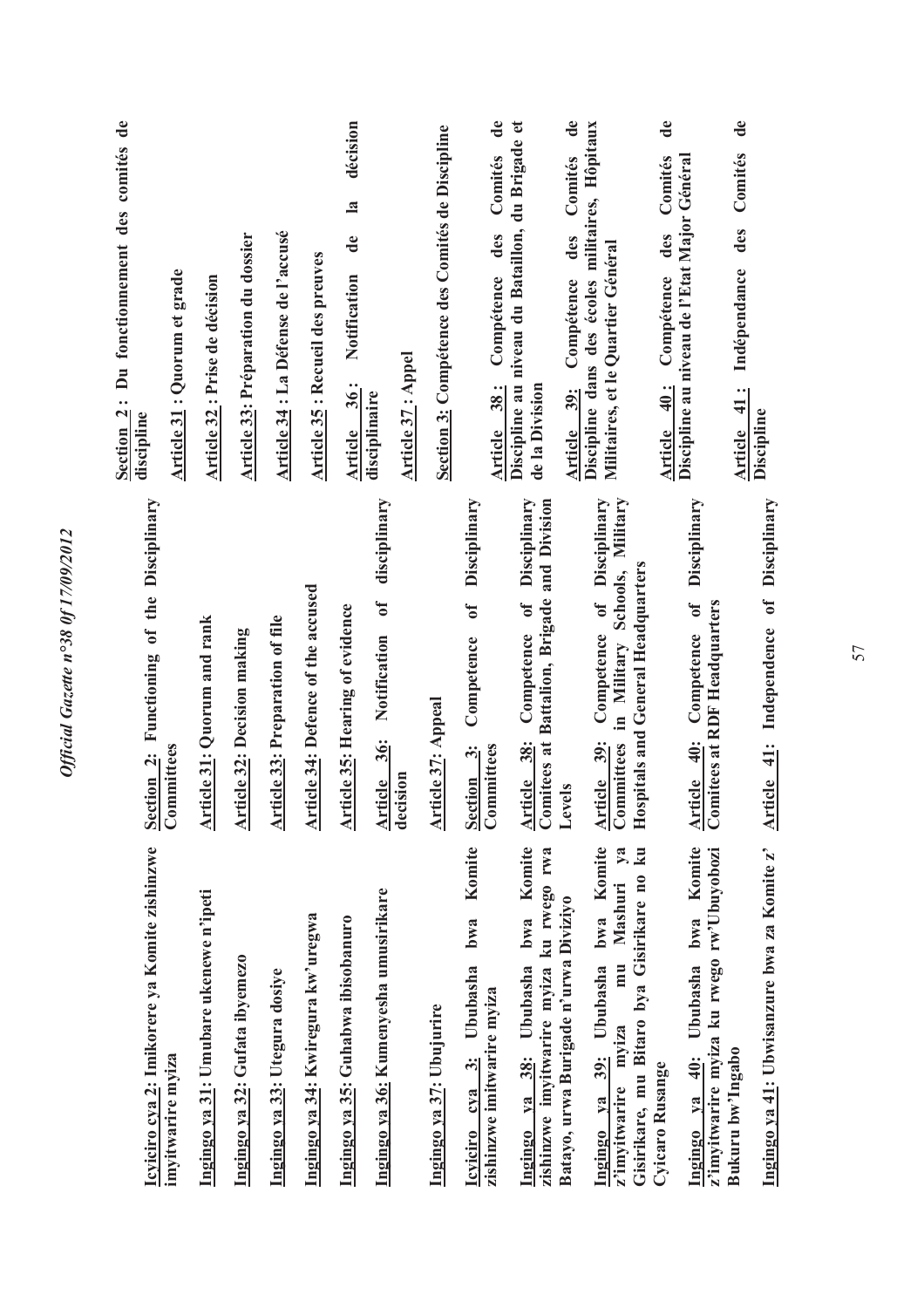| <b>HAPITRE IV: DISPOSITIONS FINALES</b> | <b>Article 42: Disposition abrogatoire</b> | <b>Article 43</b> : Entrée en vigueur                        |                                                    |
|-----------------------------------------|--------------------------------------------|--------------------------------------------------------------|----------------------------------------------------|
| Committees                              | <b>HAPTER IV: FINAL PROVISIONS</b>         | <b>Article 42: Repealing provision</b>                       | <b>Article 43: Commencement</b>                    |
| imyitwarire myiza                       | <b>IMUTWE WAIV: INGINGO ZISOZA</b>         | Ingingo ya 42: Ivanwaho ry'ingingo<br>zinyuranije n'iri teka | ngingo ya 43: Igihe Iteka ritangira<br>zukurikizwa |

 $\overline{\phantom{a}}$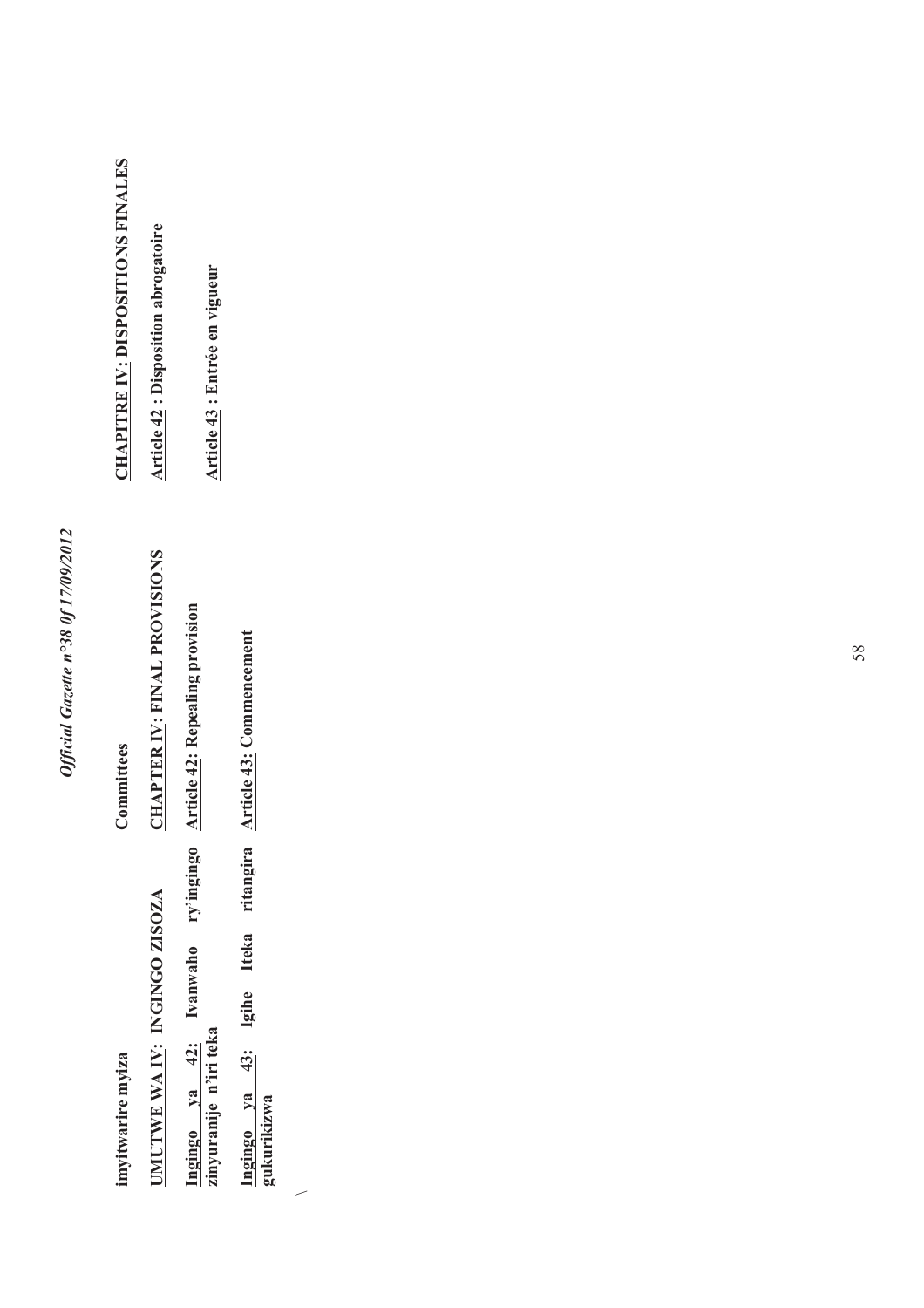| Y'IMYITWARIRE MYIZA MU NGABO<br>N°01/Ninadef/2012 RYO KUWA 10/09/2012<br><b>AMABWIRIZA</b><br>RIKANAGENA<br>BYA KOMITE ZISHINZWE KUYASHYIRA<br>MINISITIRI<br>IMITERERE, IMIKORERE N'UBUBASHA<br>RWANDA<br><b>RYA</b><br>MU BIKORWA<br><b>RISHYIRAHO</b><br>ITEKA<br>ZU | ORDER<br>10/09/2012<br>ORGANIZATION, FUNCTIONING AND<br><b>DISCIPLINARY</b><br>THE DISCIPLINARY<br>RWANDA DEFENCE<br>DETERMINING THE<br><b>FO</b><br>THE<br>N°01/Minadef/2012<br>CODE IN THE<br>FORCES AND<br><b>ESTABLISHING</b><br>UF <sub></sub><br><b>COMMITTEES</b><br>MINISTERIAL<br><b>POWERS</b> | <b>MINISTERIEL</b><br>AU SEIN DES FORCES RWANDAISES DE<br><b>DETERMINANT</b><br>LE<br>10/09/2012<br>INSTITUANT LE CODE DE CONDUITE<br>FONCTIONNEMENT ET LES POUVOIRS<br>DES COMITÉS DE DISCIPLINE<br>DU<br>L'ORGANISATION,<br>ET<br>N°01/Minadef/2012<br><b>DEFENSE</b><br><b>ARRETE</b> |
|------------------------------------------------------------------------------------------------------------------------------------------------------------------------------------------------------------------------------------------------------------------------|----------------------------------------------------------------------------------------------------------------------------------------------------------------------------------------------------------------------------------------------------------------------------------------------------------|------------------------------------------------------------------------------------------------------------------------------------------------------------------------------------------------------------------------------------------------------------------------------------------|
| Minisitiri w'Ingabo;                                                                                                                                                                                                                                                   | The Minister of Defence;                                                                                                                                                                                                                                                                                 | Le Ministre de la Défense;                                                                                                                                                                                                                                                               |
| Ashingiye ku Itegeko Nshinga rya Repubulika<br>y'u Rwanda ryo kuwa 04 Kamena 2003 nk'uko<br>ngingo zaryo, iya 110, iya120, iya121, iya169,<br>ryavuguruwe kugeza ubu, cyane cyane mu<br>iya173, iya174, n'iya 201;                                                     | Pursuant to the Constitution of the Republic of<br>Rwanda of 04 June 2003 as amended to date,<br>especially in Articles 110, 120, 121, 169, 173,<br>174, and 201;                                                                                                                                        | Vu la Constitution de la République du Rwanda<br>du 04 juin 2003 telle que révisée à ce jour,<br>spécialement en ses articles 110, 120, 121, 169,<br>173, 174, et 201;                                                                                                                   |
| 13/05/2010 rigena imiterere n'ububasha<br>Ashingiye ku Itegeko nº 10/2011 ryo kuwa<br>by'Ingabo z'u Rwanda, cyane cyane mu ngingo<br>yaryo ya 21;                                                                                                                      | determining missions, organization and powers<br>of the Rwanda Defence Forces, especially in<br>Pursuant to Law n° 10/2011 of 13/05 /2011<br>Article 21.                                                                                                                                                 | Vu La Loi nº 10/2011 du 13/05/2010 portant<br>missions, organisation et compétences des Forces<br>Rwandaises de Défense, spécialement en son<br>article 21:                                                                                                                              |
| kuwa 03/09/2012 rishyiraho Sitati yihariye<br>Ashingiye ku Iteka rya Perezida nº 32/01 ryo<br>y'lngabo z'u Rwanda, cyane cyane mu ngingo<br>zaryo iya 81, iya 82, iya 83 n'iya 84;                                                                                     | Pursuant to Presidential Order n° 32/01 of<br>03/09/2012 establishing the Rwanda Defence<br>Forces Special Statute, especially in Articles<br>81, 82, 83 and 84;                                                                                                                                         | portant Statut Particulier de Forces Rwandaises<br>de Défense, spécialement en ses articles 81, 82,<br>Vu l'Arrêté Présidentiel nº 32/01 du 03/09/2012<br>83 et 84;                                                                                                                      |
| Inama y'Abaminisitiri yateranye kuwa 13/6/2012<br>imaze kubisuzuma no kuryemeza;                                                                                                                                                                                       | the<br>$\overline{5}$<br>After consideration and adoption<br>Cabinet, in its session of 13/6/2012;                                                                                                                                                                                                       | Après examen et adoption par le Conseil des<br>Ministres, en sa séance du 13/6/2012;                                                                                                                                                                                                     |
| <b>ATEGETSE:</b>                                                                                                                                                                                                                                                       | <b>HEREBY ORDERS:</b>                                                                                                                                                                                                                                                                                    | <b>ARRETE:</b>                                                                                                                                                                                                                                                                           |

Official Gazette n°38 0f 17/09/2012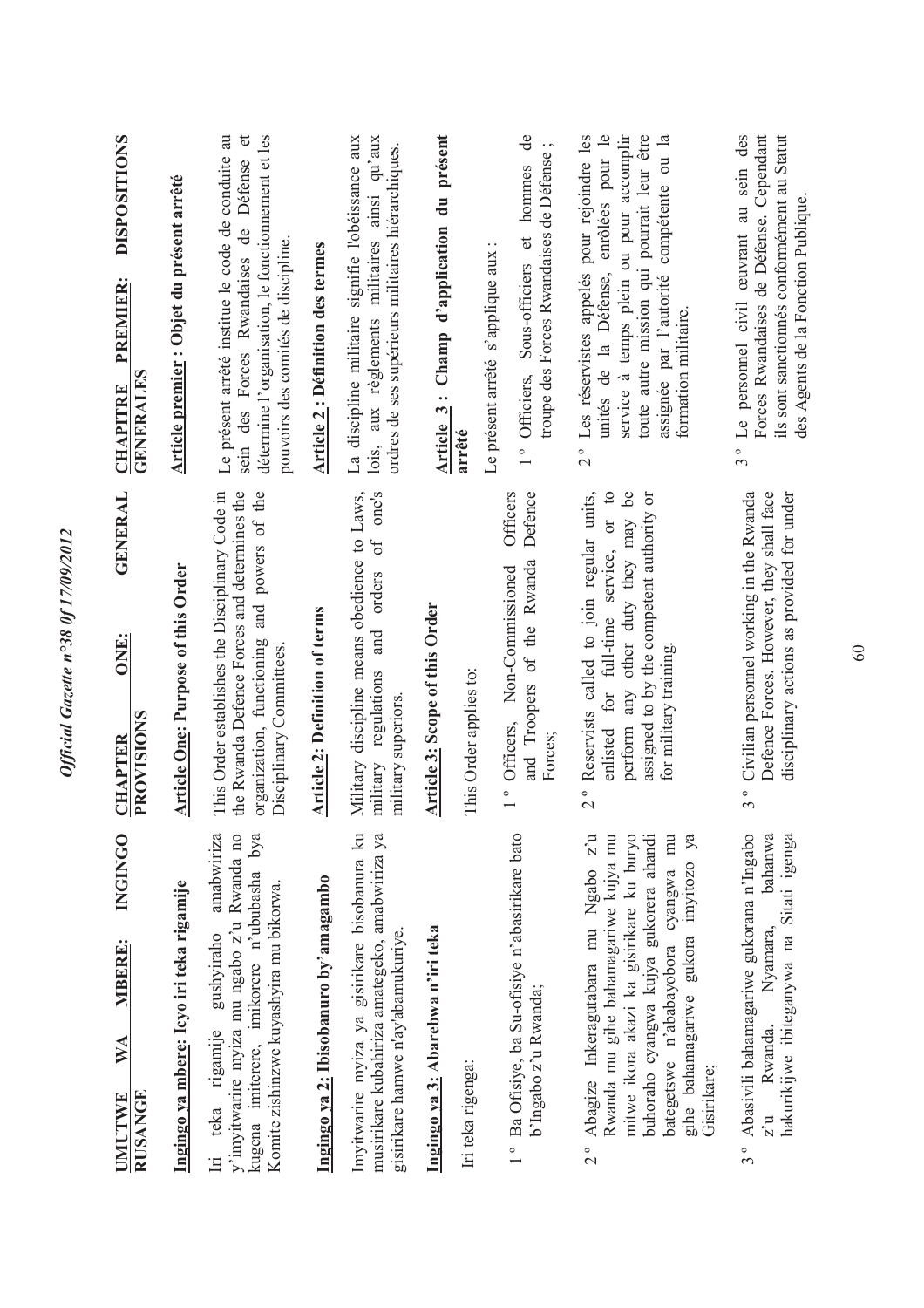| the Public service Statute. | Les militaires en détachement sont régis par le<br>des<br>présent arrêté ainsi que les règlements<br>institutions où ils sont affectés.<br>are<br>governed by both this Order and Regulations<br>on secondment<br>of the institutions they are attached to.<br>personnel | Les personnes mentionnées aux alinéas premier<br>dispositions du présent arrêté au cours ou en<br>dehors du service militaire, à l'intérieur ou en<br>et 2 du présent article doivent se conformer aux<br>dehors du territoire national.<br>Persons referred to in Paragraph One and 2 of<br>this Article shall comply with provisions of<br>this Order when in or out of military service<br>and inside or outside the country. | Article 4 : Hiérarchie et responsabilité<br><b>Article 4: Hierarchy and responsibility</b> | $\mathbf{d}$ e<br>Défense est fondée sur la hiérarchie qui définit la<br>responsabilité par l'ordre des grades et fonctions.<br>L'organisation des Forces Rwandaises<br>The organization of the Rwanda Defence<br>and level of<br>Forces is based on hierarchy which defines<br>responsibility depending on seniority in rank | Le grade consacre l'aptitude à occuper des<br>assumer la responsabilité et à exercer l'autorité<br>fonctions ou des emplois d'un certain niveau, à<br>qui y est attachée.<br>The rank determines one's capability to hold a<br>certain appointment or do a certain work and<br>exercise authority attached to the appointment<br>capability to assume responsibilities or<br>one holds or the work one does. | instructions et d'obtempérer aux injonctions d'un<br>militaire de grade supérieur même s'ils ne<br>Tout militaire est tenu de se conformer aux<br>relèvent pas de la même unité.<br>A holder of a higher rank has a duty to ensure<br>the general rules of discipline are respected by<br>irrespective whether they are under his/her<br>all military personnel subordinate to him |
|-----------------------------|--------------------------------------------------------------------------------------------------------------------------------------------------------------------------------------------------------------------------------------------------------------------------|----------------------------------------------------------------------------------------------------------------------------------------------------------------------------------------------------------------------------------------------------------------------------------------------------------------------------------------------------------------------------------------------------------------------------------|--------------------------------------------------------------------------------------------|-------------------------------------------------------------------------------------------------------------------------------------------------------------------------------------------------------------------------------------------------------------------------------------------------------------------------------|--------------------------------------------------------------------------------------------------------------------------------------------------------------------------------------------------------------------------------------------------------------------------------------------------------------------------------------------------------------------------------------------------------------|------------------------------------------------------------------------------------------------------------------------------------------------------------------------------------------------------------------------------------------------------------------------------------------------------------------------------------------------------------------------------------|
|                             | Military                                                                                                                                                                                                                                                                 |                                                                                                                                                                                                                                                                                                                                                                                                                                  |                                                                                            | everybody's position<br>and appointment.                                                                                                                                                                                                                                                                                      |                                                                                                                                                                                                                                                                                                                                                                                                              | authority or not.                                                                                                                                                                                                                                                                                                                                                                  |
| abakozi ba Leta.            | Abasirikare b'Ingabo z'u Rwanda batijwe<br>bagengwa n'aya mategeko bakanagengwa kandi<br>n'amategeko agenga inzego z'aho bakorera.                                                                                                                                       | n'icya 2 by'iyi ngingo bagomba kuryubahiriza<br>Abarebwa n'iri teka bavuzwe mu gika cya mbere<br>baba mu kazi cyangwa batakarimo, baba mu<br>gihugu cyangwa mu mahanga.                                                                                                                                                                                                                                                          | Ingingo ya 4: Ubuyobozi n'ububasha mu<br>Ngabo z'u Rwanda                                  | Imikorere y'Ingabo z'u Rwanda irangwa no<br>kurutana mu ntera, guha buri wese umwanya we<br>akamenya ibyo ashinzwe, akurikije uko amapeti<br>n'imirimo bikurikirana.                                                                                                                                                          | Ipeti ryerekana intera umusirikare arimo,<br>ikamuhesha ububasha bwo kugira ubuyobozi no<br>gukora imirimo yo mu rwego uru n'uru no<br>kubazwa ibyerekeye iyo mirimo.                                                                                                                                                                                                                                        | rwisumbuye<br>ategetswe kandi afite ububasha bwo gutuma<br>ye bubaha<br>na we mu mirimo yabo ya buri<br>amabwiriza y'imyitwarire myiza, n'iyo baba<br>abasirikare bose bari munsi<br>Umusirikare uri mu rwego<br>batagengwa<br>munsi                                                                                                                                               |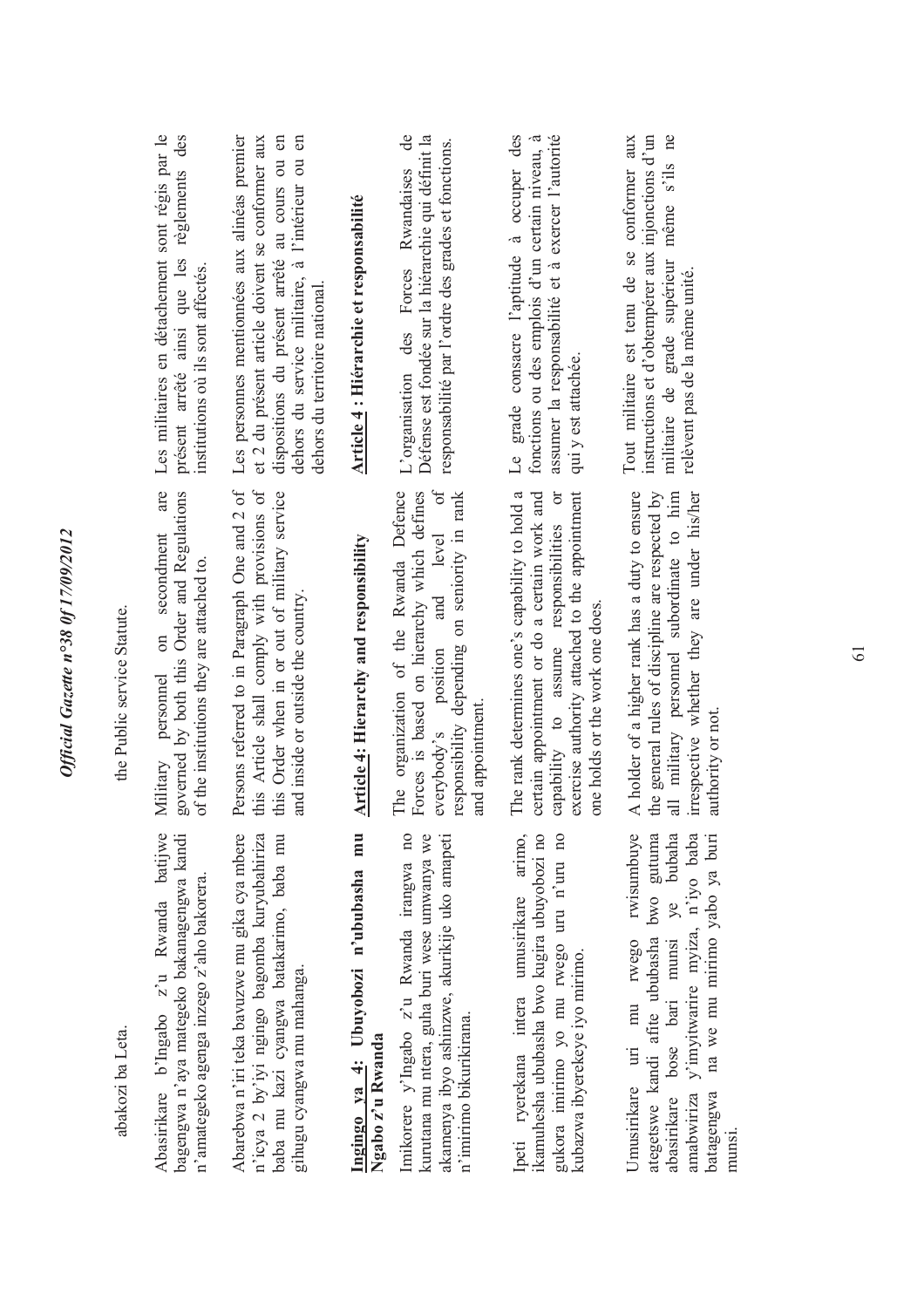| Ingingo ya 5: Ishingiro ry'ubuyobozi                                                                                                                 | <b>Article 5: Basis of authority</b>                                                                                                         | Article 5: Base de l'autorité                                                                                                                                                                    |
|------------------------------------------------------------------------------------------------------------------------------------------------------|----------------------------------------------------------------------------------------------------------------------------------------------|--------------------------------------------------------------------------------------------------------------------------------------------------------------------------------------------------|
| Ubuyobozi bushingiye ku mabwiriza atangwa<br>n'umuyobozi ubifitiye ububasha kugira ngo<br>ikorwa ry'umurimo ryubahirizwe.                            | exercised by virtue of<br>responsible<br>authority for the execution of a mission.<br>from the<br>shall be<br>emanating<br>Command<br>Orders | L'autorité est exercée à travers les instructions<br>données par une autorité compétente pour le bon<br>déroulement du service.                                                                  |
| byose<br>Ufite ubuyobozi abazwa ibyakozwe<br>hashingiwe kuri ubwo buyobozi.                                                                          | Any military authority holding an appointment<br>is vested with the authority and responsibility<br>attached to that appointment             | Toute autorité militaire est tenu responsable pour<br>les actes accomplis dans le cadre de son service.                                                                                          |
| bw'umurimo<br>aba afite ububasha kuri uwo<br>murimo kandi niwe ubazwa icyo gihe ibyerekeye<br>ubuyobozi<br>by agateganyo<br>uwo murimo.<br>Uwasigiwe | Any military authority in acting capacity is<br>vested with the authority and responsibility<br>attached to that appointment                 | Toute autorité militaire assurant l'intérim est<br>nanti de l'autorité et de la responsabilité afférente<br>à cette fonction, et est tenue responsable de<br>l'accomplissement de cette fonction |
| Ingingo ya 6: Iyubahirizwa ry'amabwiriza                                                                                                             | Article 6: compliance with military Orders                                                                                                   | <b>Article 6: Respect des ordres militaires</b>                                                                                                                                                  |
| itegeko<br>kinyuranyije<br>kumvira<br>gukora igikorwa<br>ntagomba<br>Umusirikare<br>rimutegeka                                                       | A soldier shall not comply with illegal Orders.                                                                                              | Un militaire n'est pas tenu de respecter les ordres<br>manifestement illégaux                                                                                                                    |
| NU<br><b>IBYEREKEYE</b><br><b>Y'IMYITWARIRE</b><br>n'amategeko ku buryo bugaragara.<br>$\ddot{H}$<br>WA<br><b>AMABWIRIZA</b><br>GISIRIKARE<br>UMUTWE | CHAPTER II: PROVISIONS RELATING<br>TO THE DISCIPLINARY CODE                                                                                  | <b>DISPOSITIONS</b><br>RELATIVES AU CODE DE DISCIPLINE<br>$\vdots$<br><b>CHAPITRE</b>                                                                                                            |
| Icyiciro cya mbere: Ibiranga imyitwarire ku<br>musirikare                                                                                            | Characteristics of Military<br><b>Section One:</b><br>discipline                                                                             | $\mathbf{a}$<br>de<br>Caractéristiques<br>discipline militaire<br><b>Section</b> premier:                                                                                                        |
| Ingingo ya 7: Ibiranga imyitwarire myiza                                                                                                             | <b>Article 7: Characteristics of good conduct</b>                                                                                            | bon<br>$\overline{d}$ u<br>Caractéristiques<br>comportement<br>$\ddot{7}$ :<br><b>Article</b>                                                                                                    |
| ya<br>myiza<br>Bimwe mu biranga imyitwarire<br>gisirikare ni ibi bikurikira:                                                                         | Some of the characteristics of good military<br>conduct are:                                                                                 | bon<br>$\ddot{a}$<br>comportement militaire sont les suivants :<br>caractéristiques<br>des<br>Certains                                                                                           |
| 1° kwiyubaha mu myifatire no mu bikorwa                                                                                                              | 1 ° behave with uprightness and dignity;                                                                                                     | 1° se comporter avec droiture                                                                                                                                                                    |
| kubahiriza amategeko n'amabwiriza;<br>$\frac{1}{2}$                                                                                                  | 2° compliance with laws and regulations;                                                                                                     | 2° respecter des lois et règlements ;                                                                                                                                                            |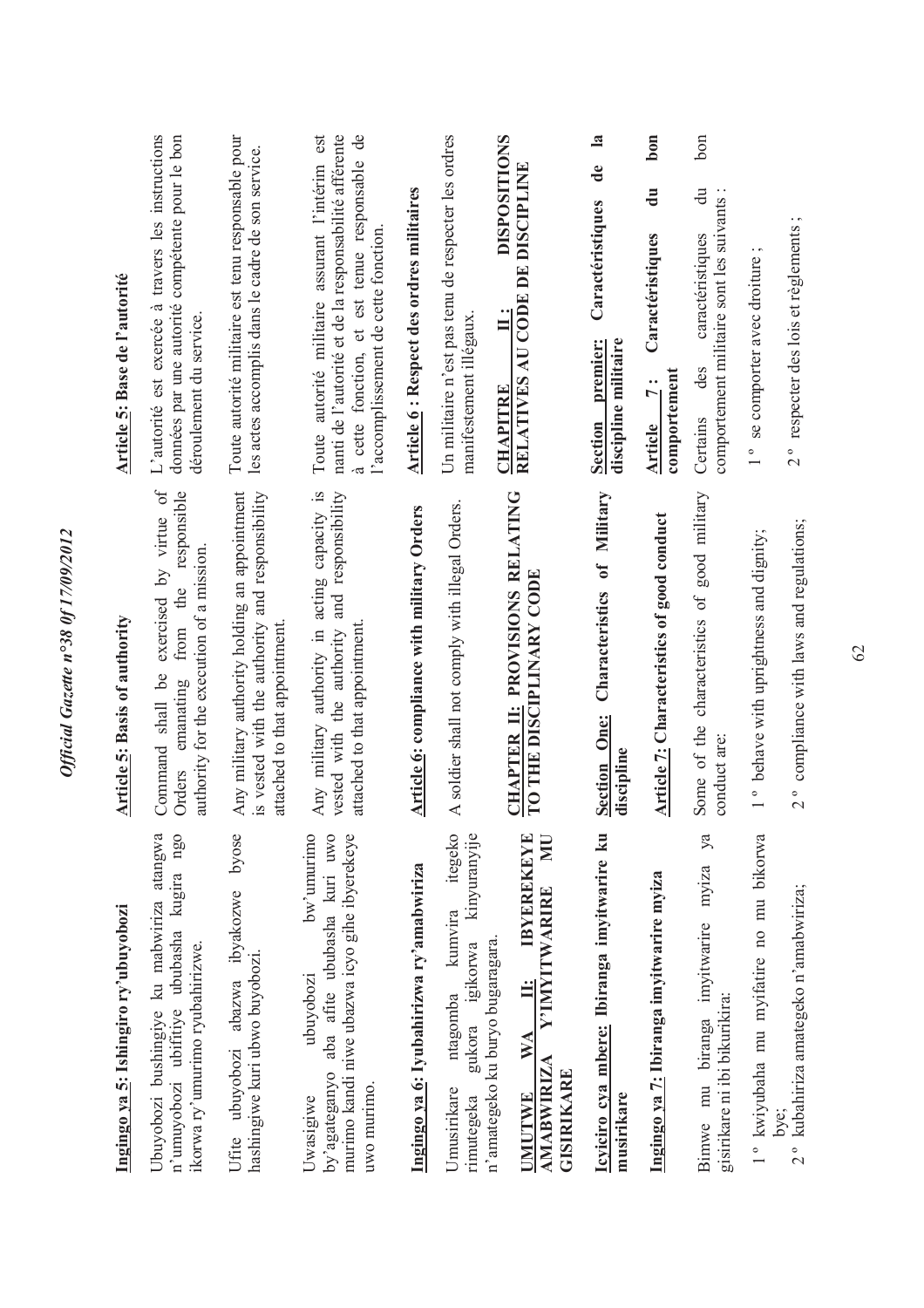| 3° kugira ibanga ry'akazi;                                                                                                                                                                                                    | $\delta$<br>protection<br>for<br>professional secrecy;<br>rules<br>observe<br>$\circ$<br>$\epsilon$                                                                                                                                                      | $\cdot$ $\sim$<br>faire preuve de secret professionnel<br>$3^{\circ}$                                                                                                                                                                     |
|-------------------------------------------------------------------------------------------------------------------------------------------------------------------------------------------------------------------------------|----------------------------------------------------------------------------------------------------------------------------------------------------------------------------------------------------------------------------------------------------------|-------------------------------------------------------------------------------------------------------------------------------------------------------------------------------------------------------------------------------------------|
| kwita ku bikoresho by'Ingabo z'u Rwanda<br>gukorana neza n'izindi nzego za Leta;<br>n'ibindi byose ashinzwe kurinda;<br>$\frac{1}{4}$<br>50                                                                                   | installations<br>state<br>other<br>and<br>with<br>under his/her responsibility;<br>equipment<br>collaboration<br>safeguard<br>good<br>$\circ$<br>$\circ$<br>$\Omega$<br>4                                                                                | prendre soins du matériel militaire ou tout<br>avoir une bonne collaboration avec d'autres<br>autre matériel mis à sa disposition<br>organes étatiques<br>$\circ$<br>$\circ$<br>4<br>$\overline{C}$                                       |
| no gukorana umurava umurimo<br>ashinzwe;<br>6° kwita                                                                                                                                                                          | accomplish his/her duties with zeal and<br>dedication;<br>organs;<br>0<br>$\circ$                                                                                                                                                                        | $\sigma$<br>zèle<br>avec<br>fonction<br>accomplir sa<br>abnégation;<br>۰<br>$\circ$                                                                                                                                                       |
| iyo<br>ya<br>$y$ a<br>ukoresheje indamukanyo<br>amahugurwa n'imyitozo<br>gusubiza<br>gisirikare ahamagariwe gukora;<br>$n_{\rm O}$<br>ukuruta<br>kuramutsa<br>gisirikare<br>kwitabira<br>$\frac{1}{2}$<br>$\circ$<br>$\infty$ | and<br>and<br>military<br>exercises to which he/she is assigned;<br>superiors<br>training<br>from<br>military<br>military<br>salutes<br>$\Xi$<br>salute senior<br>$\mathfrak{a}$<br>participate<br>respond<br>$\circ$<br>۰<br>$\overline{C}$<br>$\infty$ | exercices<br>au salut<br>adresser le salut militaire aux militaires de<br>grade supérieur et de répondre<br>militaires auxquelles il est appelé<br>$\sigma$<br>aux formations<br>participer<br>۰<br>$\circ$<br>$\overline{a}$<br>$\infty$ |
| ndamukanyo mu gihe uyihawe;<br>kwambara neza.<br>9 <sup>°</sup>                                                                                                                                                               | dress smartly and properly.<br>subordinates.;<br>$\circ$<br>$\sigma$                                                                                                                                                                                     | s'habiller décemment et correctement.<br>militaire des subalternes;<br>$\circ$<br>$\circ$                                                                                                                                                 |
| w'Ingabo<br>Mukuru<br>agena imyambarire mu gisirikare.<br>Amabwiriza y'Umugaba                                                                                                                                                | Instructions of the Chief of Defence Staff shall<br>determine the dress code.                                                                                                                                                                            | Les instructions du Chef d'Etat-major Général<br>prévoient le code de la tenue militaire.                                                                                                                                                 |
| Ingingo ya 8: Ibiranga imyitwarire mibi                                                                                                                                                                                       | <b>Article 8: Characteristics of misconduct</b>                                                                                                                                                                                                          | mauvais<br>$\ddot{a}$<br>Caractéristiques<br>comportement<br>Article 8:                                                                                                                                                                   |
| n'ibi<br>Imvitwarire mibi mu Gisirikare irangwa<br>bikurikira:                                                                                                                                                                | The misconduct of military personnel shall be<br>characterized by the following:                                                                                                                                                                         | est<br>militaire<br>comportement<br>caractérisé par ce qui suit<br>mauvais<br>$\overline{\mathsf{L}}$ e                                                                                                                                   |
| ku bushake<br>igitegetswe,<br>kw'isohozwa<br>ku bw'uburangare<br>cyangwa kudakora<br>ry'inshingano za Gisirikare;<br>guhungabana<br>cyangwa<br>bigatera<br>gukora<br>$\frac{1}{\sqrt{2}}$                                     | $\overline{C}$<br>the fulfillment<br>recommended<br>intention<br>with<br>resulting into prejudicing<br>$\overline{15}$<br>omitting<br>what<br>of military duties;<br>negligence<br>acting or<br>$\frac{1}{\sqrt{2}}$                                     | agir ou s'abstenir d'agir en contradiction<br>$\overline{a}$<br>avec ce qui est recommandé de façon à<br>à l'accomplissement<br>porter préjudice<br>devoir militaire;<br>$\circ$                                                          |
| n'amabwiriza<br>amategeko<br>yatanzwe mu kazi;<br>2 <sup>°</sup> kutubahiriza                                                                                                                                                 | infringing laws and regulations;<br>$\frac{1}{2}$                                                                                                                                                                                                        | $\cdot$ $\sim$<br>2° ne pas respecter les lois et règlements                                                                                                                                                                              |
| $z\overline{u}$<br>n'agaciro Ingabo<br>ishema<br>Rwanda;<br>gutesha<br>$3^{\circ}$                                                                                                                                            | tarnishing the good image of the Rwanda<br>Defence Forces;<br>ე<br>ე                                                                                                                                                                                     | Forces<br>des<br>3° salir la bonne réputation<br>Rwandaises de Défense                                                                                                                                                                    |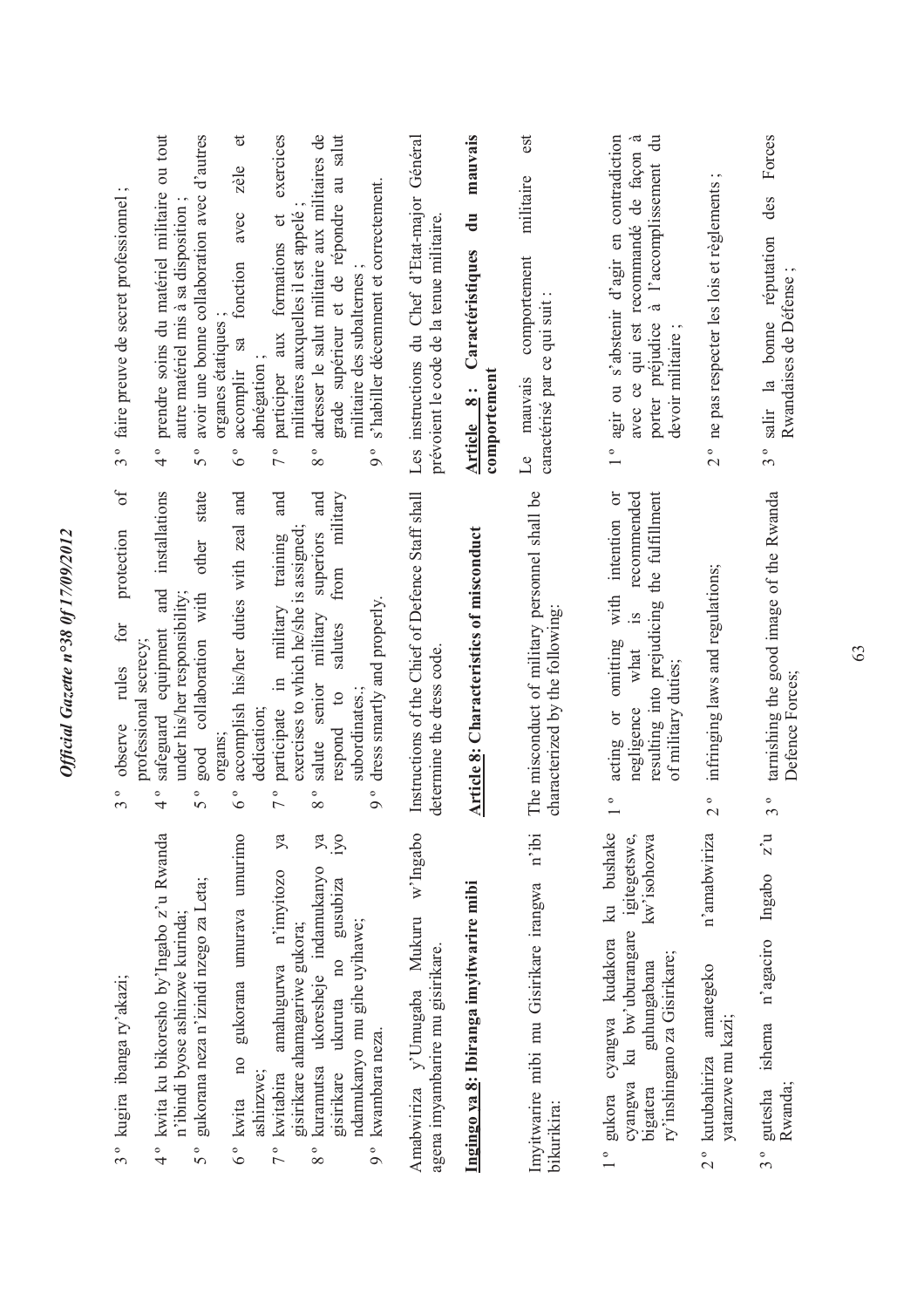| 4° kutubaha abayobozi.                                                                                                                                                              | 4° lacking respect to superior authorities.                                                                                                                             | 4° ne pas respecter l'autorité hiérarchique.                                                                                                                                                 |
|-------------------------------------------------------------------------------------------------------------------------------------------------------------------------------------|-------------------------------------------------------------------------------------------------------------------------------------------------------------------------|----------------------------------------------------------------------------------------------------------------------------------------------------------------------------------------------|
| Ingingo ya 9: Ibyo umusirikari abujijwe                                                                                                                                             | <b>Article 9: Prohibitions</b>                                                                                                                                          | <b>Article 9: Interdictions</b>                                                                                                                                                              |
| $\ddot{p}$<br>Bimwe mu byo umusirikare abujijwe ni<br>bikurikira:                                                                                                                   | A soldier is among others prohibited from the<br>following:                                                                                                             | $\cdot$ .<br>Il est entre autres interdit aux militaires de                                                                                                                                  |
| 1 ° kujya mu mashyaka ya politiki;                                                                                                                                                  | 1 ° to affiliate to political parties;                                                                                                                                  | $\cdot$ $\sim$<br>s'affilier aux partis politiques<br>$\frac{1}{1}$                                                                                                                          |
| amateraniro,<br>ibikorwa<br>uruhande<br>agira<br>cyangwa<br>gukora<br>gutuma<br>imyigaragambyo<br>$\overline{\mathbf{n}}$<br>abogamiramo;<br>bishobora<br>gutegura<br>$\frac{1}{2}$ | the<br>that<br>$\equiv$<br>could jeopardize the neutrality of<br>or other activities<br>participate<br>and<br>demonstrations<br>organize<br>military;<br>$2^{\circ}$ to | organiser et participer à des manifestations<br>ou autres activités pouvant mettre en cause<br>la neutralité du militaire<br>$\frac{1}{2}$                                                   |
| n'amategeko<br>n'amabwiriza y'inzego z'ubuyobozi;<br>ibinyuranije<br>gukora<br>$3^{\circ}$                                                                                          | against<br>established institutions and authorities;<br>acting<br>$\sigma$<br>laws<br>3 ° to violate                                                                    | 3° violer les lois ou agir en contradiction avec<br>les institutions ou les autorités établies                                                                                               |
| 4° kwanga gukora igihano yahawe mu rwego<br>rw'imyitwarire myiza;                                                                                                                   | execute the disciplinary<br>4° to refuse to<br>punishment;                                                                                                              | 4° refuser d'exécuter la peine disciplinaire ;                                                                                                                                               |
| 5° kwaka cyangwa kwakira ubwe, cyangwa<br>binyujijwe ku wundi amaronko ayo ari yo<br>yose yashobora gutuma Ingabo z'Igihugu<br>zita icyizere cya rubanda;                           | 5° to request or accept directly or indirectly<br>institutional<br>tarnish<br>benefits likely to<br>reputation                                                          | directement ou<br>indirectement des avantages quelconques<br>d'entacher la réputation de<br>accepter<br>$\overline{\mathrm{C}}$<br>susceptibles<br>l'institution<br>demander<br>50           |
| akanga<br>kwishyura imyenda ye cyangwa gusaba ko<br>6° kwitwaza ko ari umusirikare<br>yagırırwa impuhwe;                                                                            | prevent<br>or seeking preferential<br>$\overline{c}$<br>position<br>payment of debts<br>military<br>treatment;<br>$6^{\degree}$ to use                                  | profiter de sa qualité de militaire pour éviter<br>de s'acquitter de ses dettes ou solliciter un<br>traitement de faveur<br>$6\degree$                                                       |
| kwica akazi yitwaje iby'idini keretse iyo<br>7° kujya mu buyobozi bw'idini cyangwa<br>yubahiriza ibyo ategetse n'abashinzwe idini<br>mu gisirikare;                                 | 7° to participate in the leadership of a<br>for<br>religious order or violating his/her duty<br>due to religious reasons except<br>complying with military chaplains;   | 7° faire partie de la direction d'une religion ou<br>des<br>aux<br>son devoir pour<br>sauf s'il obéit<br>instructions de l'aumônier militaire;<br>ne pas accomplir<br>religieuses<br>raisons |
| atabiherewe<br>y'igihugu<br>hanze<br>kujya<br>$\frac{1}{8}$                                                                                                                         | go outside the country without prior<br>$\frac{1}{8}$                                                                                                                   | aller en dehors du pays sans autorisation<br>$\frac{8}{8}$                                                                                                                                   |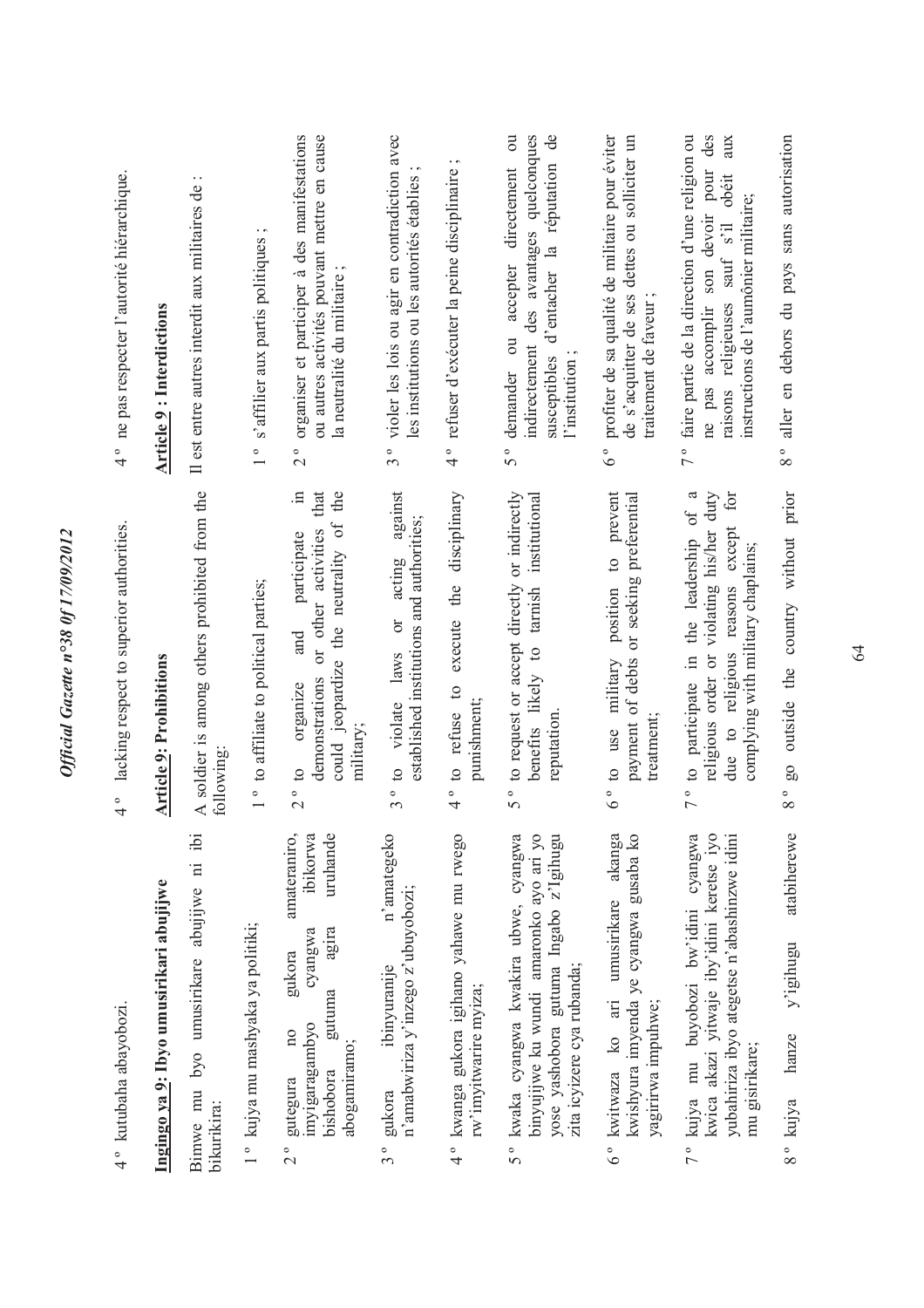| poser tout acte susceptible d'enfreindre à la<br>préalable de l'autorité compétente<br>discipline et au moral militaire;<br>$\circ$<br>$\circ$               | en dehors du service ou<br>$\cdot$ $\sim$<br>11° absence ou retard injustifié au travail<br>10 °porter une arme<br>sans autorisation | 13 ° harceler ou déshonorer un subalterne.<br>12 <sup>°</sup> fainéantise           | <b>Article 10: Autres interdictions</b> | du présent<br>arrêté, les instructions du Chef d'Etat-major<br>Général peuvent prévoir d'autres interdictions.<br>Sans préjudices aux dispositions                             | Section 2 : Dispositions relatives aux sanctions<br>pour des actes d'indiscipline          | <b>Article 11: Objet des sanctions</b>                           | D'une façon générale, les sanctions disciplinaires<br>ont pour objet de redresser le militaire en vue<br>sein des Forces<br>au<br>d'instaurer la discipline<br>Rwandaises de Défense. | Il est interdit d'user des sanctions disciplinaires<br>dans le but de harceler un militaire. |
|--------------------------------------------------------------------------------------------------------------------------------------------------------------|--------------------------------------------------------------------------------------------------------------------------------------|-------------------------------------------------------------------------------------|-----------------------------------------|--------------------------------------------------------------------------------------------------------------------------------------------------------------------------------|--------------------------------------------------------------------------------------------|------------------------------------------------------------------|---------------------------------------------------------------------------------------------------------------------------------------------------------------------------------------|----------------------------------------------------------------------------------------------|
| ß<br>permission from the competent authority;<br>committing any act likely to infringe<br>discipline and military morale;<br>$\circ$<br>$\circ$              | 10° carry a weapon when not on duty or<br>11 ° absence or undue delay to work;<br>without authorization;                             | a subordinate.<br>13 ° harassing or humiliating<br>12 °malingering;                 | <b>Article 10: Other prohibitions</b>   | Notwithstanding provisions of this Order,<br>instructions of the Chief of Defence Staff may<br>provide for other prohibitions                                                  | for<br>penalties<br>$\overline{\phantom{0}}$<br>Provisions<br>Section 2:<br>misconduct     | <b>Article 11: Purpose of disciplinary sanctions</b>             | In general, disciplinary sanctions are intended<br>to correct the military personnel in order to<br>the Rwanda Defence<br>establish discipline in<br>Forces in general.               | It is prohibited to use disciplinary sanctions in<br>order to harass a soldier.              |
| aricyo cyose<br>cyahungabanya imyitwarire myiza na<br>uruhushya n'umuyobozi ubifitiye ububasha;<br>gukora igikorwa icyo<br>morali by'abasirikare;<br>$\circ$ | 10°kwitwaza intwaro utari ku kazi cyangwa<br>11°kubura cyangwa gukerererwa ku kazi nta<br>utabifitiye uruhushya;<br>ruhushya;        | 13° guhohotera cyangwa gutesha agaciro uwo<br>12 <sup>°</sup> ubunebwe;<br>ayobora. | Ingingo ya 10: Ibindi bibujijwe         | iri teka,<br>Rwanda<br>ibindi<br>Mukuru w'Ingabo z'u<br>agaragaza<br>$\mathbf{n}^{\prime}$<br>Bitanyuranyije n'ibiteganywa<br>amabwiriza<br>Umugaba<br>ashyiraho<br>bibujijwe. | ibihano<br><b>Ibyerekeye</b><br>by'imyitwarire mibi<br>$\ddot{\mathbf{c}}$<br>Icyiciro cya | k'ibihano<br><b>Akamaro</b><br>by'imyitwarire mibi<br>Ingingo ya | Muri rusange, ibihano by'imyitwarire mibi<br>ngq<br>bigamije gukosora umusirikare kugira<br>habeho imyifatire myiza mu Gisirikare.                                                    | Birabujijwe gukoresha ibihano by'imyitwarire<br>mibi mu buryo bwo guhohotera umusirikare.    |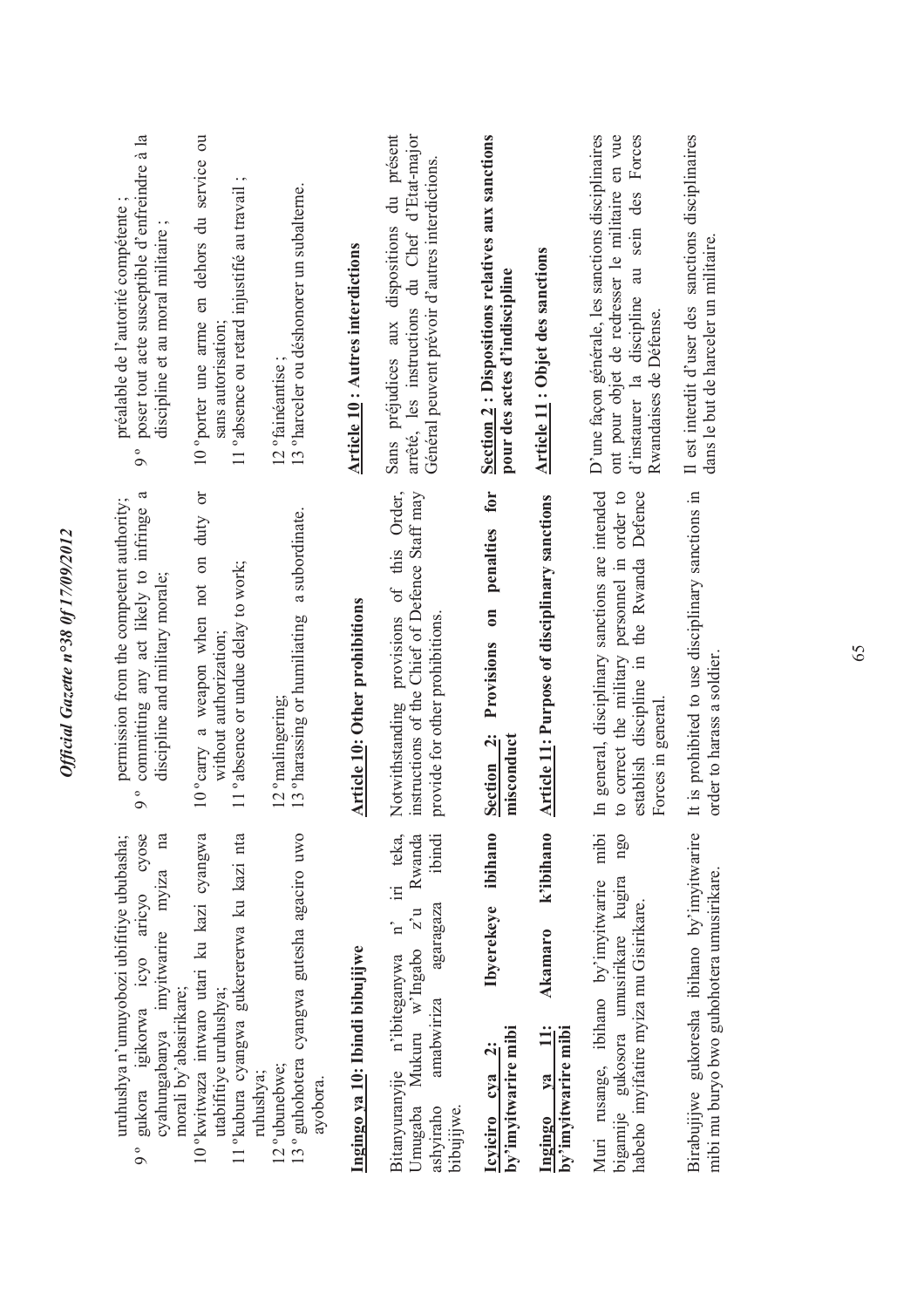| sanctions<br>des<br>Communication<br>Article 12:<br>disciplinaire              | Sauf pour les sanctions de travail physique, les<br>concerné par écrit et sont consignés dans son<br>sanctions disciplinaires sont communiqués au<br>dossier individuel.                  | être<br>administrée au militaire avant que ce dernier<br>peut<br>n'ait eu l'occasion de présenter sa défense.<br>ne<br>disciplinaire<br>sanction<br>Aucune | Article 13: Sanctions disciplinaires en cas de<br>poursuite pénale                  | Quel que soit le résultat de l'action publique,<br>l'autorité disciplinaire reste juge de l'application<br>des sanctions disciplinaires<br>disciplinary       | autorité<br>d'une<br>Responsabilité<br>Article 14:<br>militaire<br>military | informe immédiatement l'autorité de discipline<br>Toute autorité militaire en faute disciplinaire en<br>compétente.<br>soldier<br>shall | Les sanctions disciplinaires affectent la carrière<br>militaire du militaire concerné tel que prévu par<br>le présent arrêté. | Article 15 : Etablir la matérialité de la faute                    | du<br>$\overline{d}$<br>présent arrêté, aucune sanction disciplinaire ne<br>Nonobstant les dispositions de l'article 18<br>peut être administrée sans que le Comité<br>shall not be<br>Disciplinary |
|--------------------------------------------------------------------------------|-------------------------------------------------------------------------------------------------------------------------------------------------------------------------------------------|------------------------------------------------------------------------------------------------------------------------------------------------------------|-------------------------------------------------------------------------------------|---------------------------------------------------------------------------------------------------------------------------------------------------------------|-----------------------------------------------------------------------------|-----------------------------------------------------------------------------------------------------------------------------------------|-------------------------------------------------------------------------------------------------------------------------------|--------------------------------------------------------------------|-----------------------------------------------------------------------------------------------------------------------------------------------------------------------------------------------------|
| Communication of disciplinary<br>Article 12:<br>sanctions                      | disciplinary sanctions are communicated to the<br>Except for body building exercises, other<br>concerned soldier in writing and are recorded<br>in his/her personal file.                 | Disciplinary sanction shall not be administered<br>to a soldier before being heard                                                                         | Article 13: Disciplinary sanctions in case of<br>public prosecution                 | the disciplinary authority remains vested with<br>Whatever the result of the public prosecution,<br>authority for the application of<br>sanctions             | $\overline{\mathbf{a}}$<br>Responsibility of<br>Article 14:<br>authority    | immediately inform a competent authority<br>fault<br>authority who finds<br>disciplinary<br>Any military<br>committing                  | Disciplinary sanctions may affect the military<br>career of the concerned soldier as provided for<br>by this Order            | Establishing the materiality of<br><b>Article 15:</b><br>the fault | Notwithstanding the provisions of Article 18 of<br>action<br>the<br>disciplinary<br>before<br>administered<br>this Order,                                                                           |
| ry'ibihano<br>Imenyesha<br>by'imyitwarire mibi<br><u>12:</u><br>$1$<br>Ingingo | bireba mu nyandiko<br>gukora imirimo yubaka<br>mibi<br>igashyirwa muri dosiye bwite ya buri musirikare.<br>by'imyitwarire<br>Uretse igihano cyo<br>bimenyeshwa uwo<br>ibihano<br>umubiri, | gishobora gutangwa nyirubwite<br>atabanje guhabwa umwanya wo kwiregura.<br>gihano<br>Nta                                                                   | Ingingo ya 13: Ibihano kubera imyitwarire<br>mibi mu gihe habayeho ikurikiranacyaha | rwego<br>Ikurikiranacyaha ntiribuza umutegetsi ubifitiye<br>rw'imyitwarire n'iyo ryaba ryerekanye ko nta<br>ububasha guhana umusirikare mu<br>cyaha cyakozwe. | Ingingo ya 14: Ububasha bw'umuyobozi wa<br>Gisirikare                       | Umuyobozi wa Gisirikare uwari we wese usanze<br>umusirikare akora ikosa yihutira kubimenyesha<br>umuyobozi ubifitiye ububasha.          | kugira<br>ingaruka ku wabifatiwe ziteganywa n'iri teka.<br>bishobora<br>by'imyitwarire<br>Ibihano                             | Ingingo ya 15: Kwemeza ikosa                                       | Uretse ibiteganywa n'ingingo ya 18 y'iri teka,<br>nta gihano cy'imyitwarire gishobora gutangwa<br>gihe Komite ishinzwe imyitwarire myiza<br>mu                                                      |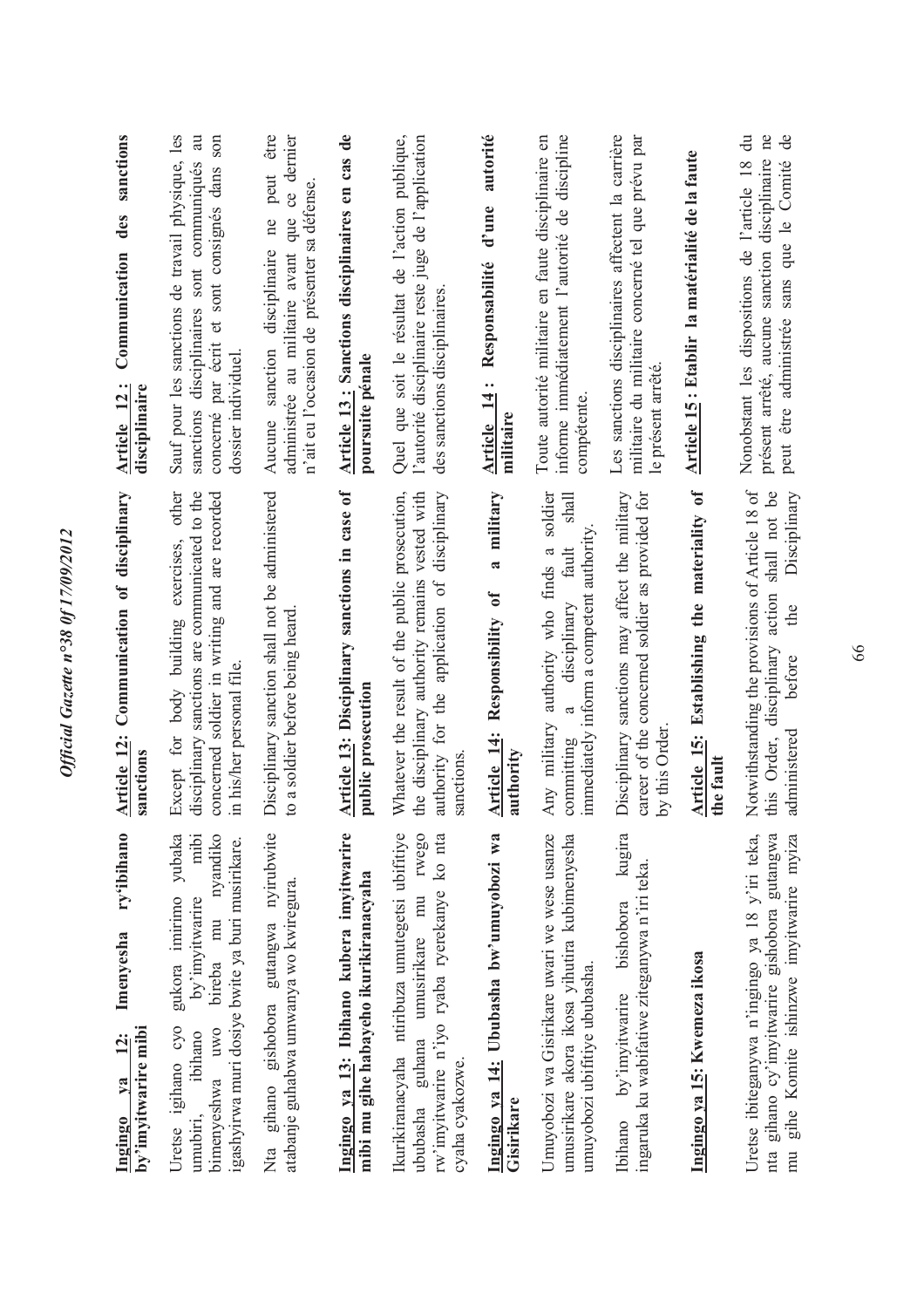| Discipline n'ait pris la décision sur la matérialité              | disciplinaires<br>Sanctions                                  | commise, les<br>sanctions disciplinaires applicables aux Officiers<br>Suivant la gravité de la faute          | interdiction de sortir du Camp militaire<br>pendant une période n'excédant pas quinze<br>réprimande par écrit ou en public<br>$(15)$ jours au maximum;   | emprisonnement à domicile pendant une<br>retrait d'un quart (1/4) du traitement<br>mensuel pour une période ne dépassant pas<br>période n'excédant pas quinze (15) jours               | durée ne<br>détention disciplinaire pour une<br>dépassant pas trente (30) jours                              | période<br>n'excédant pas trois (3) mois et retrait d'un<br>suspension du travail pour une<br>tiers (1/3) du traitement mensuel                                              | Sous-<br>Article 17: Sanctions applicables aux                | sanctions<br>Sous-officiers<br>les<br>faute,<br>aux<br>gravité de la<br>applicables                                                                | 1° réprimande par écrit ou en public          | détention disciplinaire pendant une durée ne                                         |
|-------------------------------------------------------------------|--------------------------------------------------------------|---------------------------------------------------------------------------------------------------------------|----------------------------------------------------------------------------------------------------------------------------------------------------------|----------------------------------------------------------------------------------------------------------------------------------------------------------------------------------------|--------------------------------------------------------------------------------------------------------------|------------------------------------------------------------------------------------------------------------------------------------------------------------------------------|---------------------------------------------------------------|----------------------------------------------------------------------------------------------------------------------------------------------------|-----------------------------------------------|--------------------------------------------------------------------------------------|
| des faits                                                         | applicables aux Officiers<br><b>16:</b><br><b>Article</b>    | sont                                                                                                          | $\frac{1}{1}$<br>$\circ$<br>$\sim$                                                                                                                       | 4<br>$\sim$                                                                                                                                                                            | 3 mois<br>$\circ$<br>$\Omega$                                                                                | $\circ$                                                                                                                                                                      | officiers                                                     | disciplinaires<br>Suivant la<br>sont:                                                                                                              |                                               | $\circ$<br>$\sim$                                                                    |
| Committee has established that the concerned<br>soldier is guilty | Article 16: Disciplinary sanctions applicable<br>to Officers | severity of the fault,<br>applicable to Officers<br>On the basis of the<br>disciplinary sanctions             | confinement in military Camp for a period<br>reprimand in writing or in public;<br>not exceeding fifteen (15) days;<br>$\frac{1}{1}$<br>$\overline{2}$ ° | period not exceeding<br>deduction of one fourths (1/4) of the<br>monthly salary for a period not exceeding<br>house arrest for a<br>fifteen (15) days;<br>$\circ$<br>$\circ$<br>4<br>3 | not<br>period<br>$\varpi$<br>for<br>disciplinary detention<br>three (3) months;<br>$\circ$<br>$\overline{S}$ | exceeding (3) months and deduction of<br>a period not<br>one thirds (1/3) of a monthly salary.<br>for<br>suspension of service<br>exceeding (30) days;<br>$\circ$<br>$\circ$ | <b>Article 17: Sanctions for Non-Commissioned</b><br>Officers | fault,<br>Non-<br>the<br>$\mathfrak{g}$<br>On the basis of the severity of<br>applicable<br>Commissioned Officers are<br>sanctions<br>disciplinary | reprimand in writing or in public;<br>$\circ$ | not<br>a period<br>disciplinary detention for<br>$\circ$<br>$\overline{\mathcal{C}}$ |
| itaremeza ikosa rihama umusirikare.                               | Ingingo ya 16: Ibihano bihabwa ba Ofisiye                    | ibihano<br>by'imyitwarire mibi bihabwa ba Ofisiye ni ibi<br>uburemere bw'ikosa,<br>Hakurikijwe<br>bikurikira: | mu gihe<br>1 ° kugawa mu nyandiko cyangwa mu ruhame;<br>kitarenze iminsi cumi n'itanu $(15)$ ;<br>gusohoka mu Kigo<br>kubuzwa<br>$\frac{1}{2}$           | gihe<br>(1/4)<br>amezi<br>gusohoka mu rugo mu<br>gihe kitarenze<br>cya kane<br>kitarenze iminsi cumi n'itanu $(15)$ ;<br>cy'umushahara mu<br>gukatwa kimwe<br>3° kubuzwa<br>$\degree$  | gufungwa mu gihe kitarenze iminsi 30;<br>atatu $(3)$ ;<br>$5^{\circ}$                                        | guhagarikwa ku murimo bitarenze amezi<br>atatu (3) no gukatwa kimwe cya gatatu (1/3)<br>cy'umushahara.<br>$\delta^{\circ}$                                                   | Ingingo ya 17: Ibihano bihabwa ba Su-Ofisiye                  | ibihano<br>by'imyitwarire bitangwa kuri ba Su-Ofisiye ni<br>uburemere bw'ikosa,<br>ibi bikurikira:<br>Hakurikijwe                                  | 1° kugawa mu nyandiko cyangwa mu ruhame;      | 2° gufungwa bitarenze iminsi mirongo itatu                                           |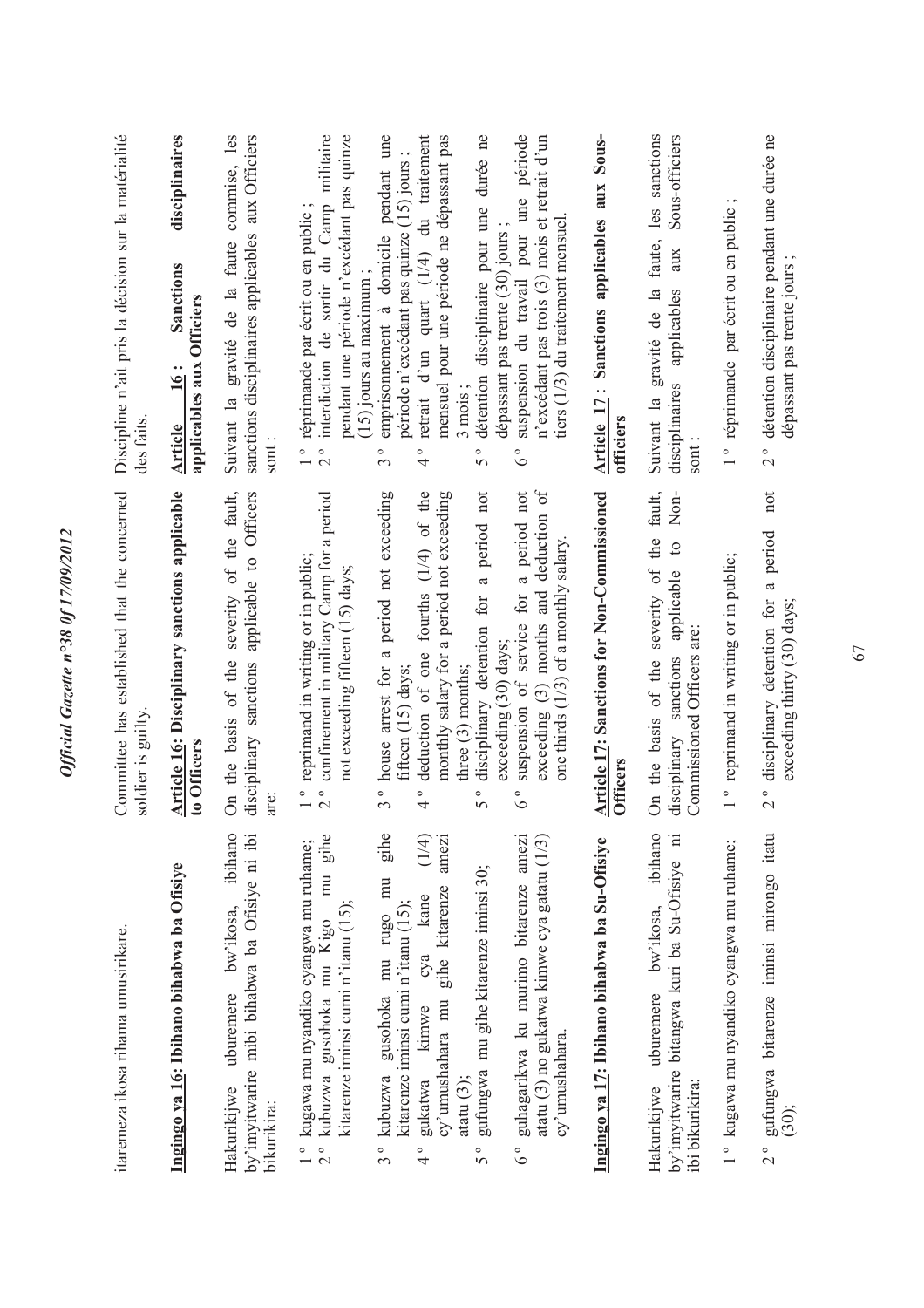| retrait $d'$ un tiers $(1/3)$ du traitement mensuel<br>pour une période ne dépassant pas trois (3)<br>mois<br>$\bullet$<br>$\sim$ | <b>Article 18: Sanctions applicables aux hommes</b><br>de troupe | Suivant la gravité de la faute, les sanctions<br>disciplinaires applicables aux hommes de troupes<br>sont           | $\cdot$ $\sim$<br>1 ° exécuter des exercices physiques | $\ddot{\phantom{0}}$<br>2° réprimande par écrit ou en public | détention disciplinaire pendant une période<br>n'excédant pas trente (30) jours<br>$\circ$<br>$\epsilon$ | pour<br>disciplinaires<br>Sanctions<br>indiscipline minimes<br>Article 19: | Les autorités militaires dans l'exercice de leurs<br>hommes de troupes des sanctions disciplinaires<br>en cas de faute disciplinaires minimes. Ces<br>$\mathsf{d}\mathsf{e}$<br>aux<br>sanctions peuvent être entre autres les travaux de<br>Ces sanctions ne doivent nullement faire l'objet<br>de harcèlement ou de mettre en danger la santé<br>propreté et l'imposition des exercices physiques.<br>peuvent administrer<br>disciplinaires<br>du militaire concerné.<br>commandements,<br>responsabilités | Les sanctions énoncées dans l'alinéa précédent<br>du militaire concerné, ne sont pas susceptibles<br>d'appel et n'affectent pas la carrière du militaire<br>me sont pas consignés dans le dossier individuel |
|-----------------------------------------------------------------------------------------------------------------------------------|------------------------------------------------------------------|---------------------------------------------------------------------------------------------------------------------|--------------------------------------------------------|--------------------------------------------------------------|----------------------------------------------------------------------------------------------------------|----------------------------------------------------------------------------|--------------------------------------------------------------------------------------------------------------------------------------------------------------------------------------------------------------------------------------------------------------------------------------------------------------------------------------------------------------------------------------------------------------------------------------------------------------------------------------------------------------|--------------------------------------------------------------------------------------------------------------------------------------------------------------------------------------------------------------|
| deduction of one thirds $(1/3)$ of the<br>monthly salary for a period not exceeding<br>$(3)$ months<br>$\circ$<br>$\sim$          | <b>Article 18: Sanctions applicable to Troopers</b>              | severity of the fault,<br>applicable to troopers<br>On the basis of the<br>disciplinary sanctions                   | 1° body building exercises;                            | 2° reprimand in writing or in public;                        | period not<br>$\varpi$<br>disciplinary detention for<br>exceeding thirty (30) days.<br>$\circ$<br>3      | Article 19: Disciplinary sanctions for minor<br>misconduct                 | The military authorities in exercising their<br>disciplinary sanctions may include the cleaning<br>of military facilities and the imposition of body<br>disciplinary<br>impose disciplinary sanctions to troopers for<br>Such<br>command and disciplinary responsibilities can<br>sanctions shall not be used for harassment and<br>concerned<br>disciplinary misconduct.<br>of the<br>exercises. These<br>the health<br>endangering<br>building<br>soldier<br>mere                                          | Disciplinary sanctions referred to in the<br>preceding Paragraph are not recorded in the<br>subject to appeal, do not affect the soldier's<br>personal file of the concerned soldier, are not                |
| amezi<br>(1/3)<br>gihe kitarenze<br>gatatu<br>суа<br>cy'umushahara mu<br>kinwe<br>gukatwa<br>atatu $(3)$ .                        | Ingingo ya 18: Ibihano bihabwa abasirikare<br>bato               | ibihano<br>by'imyitwarire bitangwa ku basirikare bato ni ibi<br>bw'ikosa<br>uburemere<br>Hakurikijwe<br>bikurikira: | 1° gukora imirimo yubaka umubiri;                      | 2° kugawa mu nyandiko no mu ruhame;                          | 3° gufungwa bitarenze iminsi mirongo itatu<br>(30).                                                      | Ingingo ya 19: Ibihano ku myitwarire mibi<br>yoroheje                      | Abayobozi ba Gisirikare mu bushishozi bwabo<br>kubahatira gukora imirimo yubaka umubiri. Iyo<br>bashobora gutanga ibihano ku basirikare bato iyo<br>bababonyeho imyitwarire mibi yoroheje. Ibyo<br>bihano bishobora kuba nko kubakoresha isuku no<br>mirimo ntigomba kuba uburyo bwo kubangamira<br>ubuzima cyangwa guhohotera uyikoreshwa.                                                                                                                                                                  | gika kibanziriza iki<br>wahanwe, ntibijuririrwa, ntibigira n'ingaruka<br>ntibyandikwa mu gitabo cya buri musirikare<br>zikomoka ku bihano by' imyitwarire mibi kandi<br>mu<br>Ibihano bivugwa                |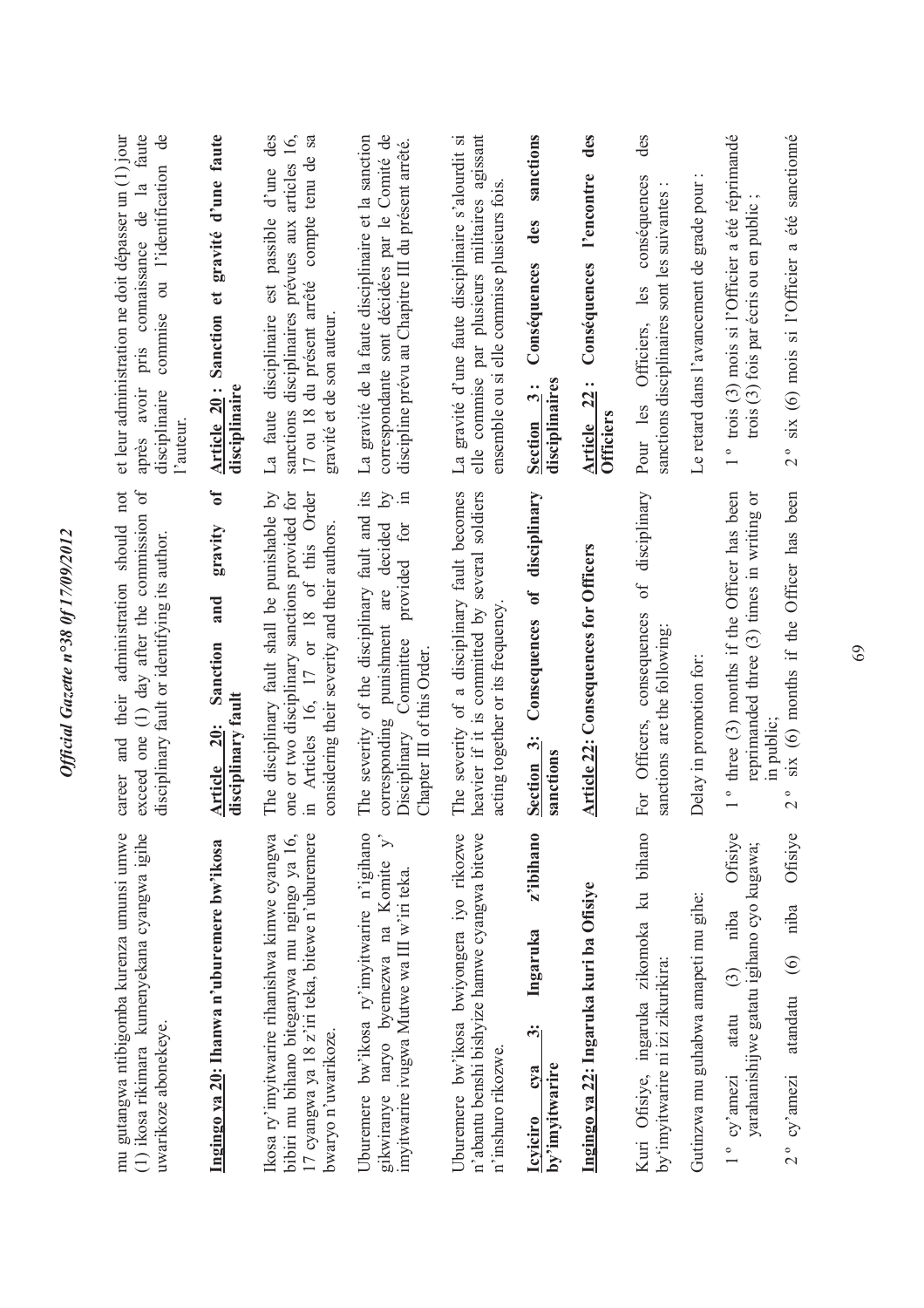| deux (2) fois à l'interdiction de sortir du<br>trois (3) mois si l'Officier a été sanctionné<br>de retrait du quart (1/4) de son salaire<br>six (6) à douze (12) mois si l'Officier été<br>sanctionné deux (2) fois de détention<br>disciplinaire ou de suspension de service.<br>camp ou de son domicile;<br>mensuel;<br>$\circ$<br>$\circ$<br>$\sim$<br>4                                   | Renvoie du service si l'Officier:      | a été puni de toutes les sanctions prévues<br>$s$ e<br>sans toutefois<br>par le présent arrêté<br>redresser; | a été sanctionné de détention disciplinaire<br>ou de suspension de travail plus de trois (3)<br>$\circ$<br>$\sim$                             | Sous-<br>les<br>sur<br>officiers et les Hommes de troupe<br>Article 23: Conséquences       | Pour les Sous-officiers et hommes de troupe, les<br>des sanctions disciplinaires sont<br>conséquences<br>les suivantes: | Le retard dans l'avancement de grade pour: | 1° trois (3) mois si il a été réprimandé trois (3)<br>fois par écris ou en public<br>$\overline{5}$ | six (6) mois s'il a été sanctionné deux (2)<br>fois à l'interdiction de sortir du camp<br>$\frac{1}{2}$           | six (6) mois s'il a été sanctionné de retrait<br>du tiers (1/3) de salaire<br>$\circ$<br>$\infty$                           |
|-----------------------------------------------------------------------------------------------------------------------------------------------------------------------------------------------------------------------------------------------------------------------------------------------------------------------------------------------------------------------------------------------|----------------------------------------|--------------------------------------------------------------------------------------------------------------|-----------------------------------------------------------------------------------------------------------------------------------------------|--------------------------------------------------------------------------------------------|-------------------------------------------------------------------------------------------------------------------------|--------------------------------------------|-----------------------------------------------------------------------------------------------------|-------------------------------------------------------------------------------------------------------------------|-----------------------------------------------------------------------------------------------------------------------------|
| $\delta$<br>punished two times (2) of confinement to<br>three $(3)$ months if the Officer was<br>the<br>punished with deduction of a fourths (1/4)<br>for<br>suspension<br>six (6) to twelve $(12)$ months if<br>twice<br>Officer was punished<br>disciplinary detention or<br>camp or to house arrest;<br>of his/her salary;<br>service.<br>$\circ$<br>$\circ$<br>$\sim$<br>$\overline{ }$   | Dismissal from service if the Officer: | ° has been punished for all sanctions under<br>this Order and failed to reform;                              | detention or disciplinary suspension of<br>disciplinary<br>service more than three $(3)$ times.<br>with<br>sanctioned<br>was<br>$\frac{1}{2}$ | Non-<br>Commissioned Officers and troopers<br>for<br>Consequences<br><b>23:</b><br>Article | For Non-Commissioned Officers and Troopers,<br>consequences of disciplinary sanctions are the<br>following              | The delay in promotion for:                | <sup>o</sup> three (3) months if the he/she has been<br>reprimanded three (3) times in writing      | six (6) months if he/she was punished two<br>times (2) of confinement to camp;<br>in public:<br>$\circ$<br>$\sim$ | deduction of a thirds $(1/3)$ of<br>six (6) months if he/she was punished<br>with a<br>$\circ$<br>$\sim$                    |
| yarahanishijwe kabiri igihano cyo kubuzwa<br>cy'amezi atandatu (6) niba Ofisiye<br>yarahanishijwe igihano cyo gukatwa kimwe<br>kiri hagati y'amezi atandatu (6) na cumi<br>n'abiri (12) niba Ofisiye yarahanishijwe<br>kabiri $(2)$ igihano cy'igifungo cyangwa<br>guhagarikwa ku kazi.<br>gusohoka mu Kigo cyangwa mu rugo;<br>cya kane (1/4) cy'umushahara;<br>$\frac{1}{4}$<br>$3^{\circ}$ | Kwirukanwa niba Ofisiye:               | 1° yarahanishijwe ibihano biteganijwe n'iri<br>teka akanga kwisubiraho;                                      | yarahanishijwe inshuro zirenze eshatu (3)<br>igihano cyo gufungwa cyangwa igihano<br>cyo guhagarikwa ku murimo.<br>$\frac{1}{2}$              | Ingingo ya 23: Ingaruka kuri ba Su-Ofisiye<br>n'abasirikari bato                           | Kuri Su-Ofisiye n'amusirikare muto ingaruka<br>$\overline{121}$<br>zikomoka ku bihano bya disipulini ni<br>zikurikira:  | Gutinzwa mu guhabwa amapeti mu gihe:       | Ofisiye<br>yarahanishijwe gatatu (3) igihano cyo<br>niba<br>atatu $(3)$<br>$1^{\circ}$ cy'amezi     | cy'amezi atandatu (6) niba yarahanishijwe<br>kabiri (2) igihano cyo kubuzwa gusohoka<br>kugawa;<br>$\frac{1}{2}$  | cy'amezi atandatu (6) niba yarahanishijwe<br>gatatu<br>gihano cyo gukatwa kimwe cya<br>mu Kigo;<br>$\circ$<br>$\frac{1}{2}$ |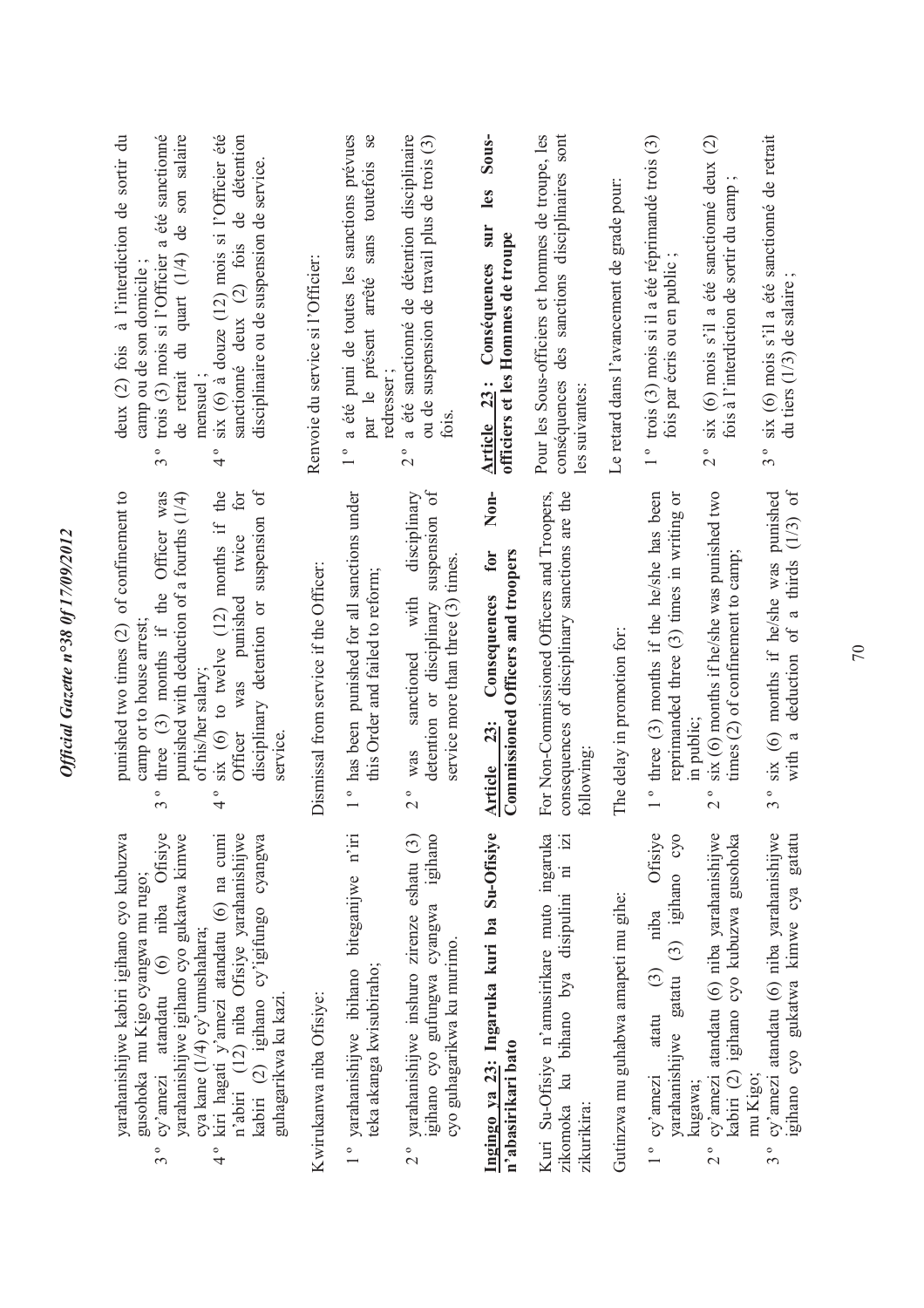|                                                                                                                    |                                                                                                                                                    | $(3)$ bitanzwe.                                                                                                                                 |
|--------------------------------------------------------------------------------------------------------------------|----------------------------------------------------------------------------------------------------------------------------------------------------|-------------------------------------------------------------------------------------------------------------------------------------------------|
| Les sanctions disciplinaires et leurs effets<br>disciplinaires se prescrivent après trois (3) ans.                 | Disciplinary sanctions and their effects are not<br>considered after a period of three (3) years.                                                  | Ibihano by'imyitwarire n'ingaruka zibikomokaho<br>nta gaciro biba bigifite iyo hashize imyaka itatu                                             |
| sanctions<br>des<br>Prescription<br>Article 24:<br>disciplinaires                                                  | disciplinary<br>Prescription for<br>Article 24:<br>sanctions                                                                                       | ry'amakosa<br><b>Izima</b><br>$\frac{34}{3}$<br>$1$<br>y'imyitwarire<br><u>Ingingo</u>                                                          |
| a été sanctionné trois (3) fois de détention<br>disciplinaire ou de suspension de travail.<br>$\circ$<br>$\sim$    | $\sigma$<br>disciplinary detention or suspension of<br>$(3)$ times<br>2° was sanctioned three<br>service                                           | yarahanishijwe inshuro eshatu (3) igihano<br>cyo<br>outerlagi<br>cyangwa<br>guhagarikwa ku murimo.<br>cyo gufungwa<br>$\frac{1}{2}$             |
| ° a été puni de toutes les sanctions prévues<br><b>Se</b><br>sans toutefois<br>par le présent arrêté<br>redresser; | 1° has been punished for all sanctions under<br>this Order but failed to reform;                                                                   | 1° yarahanishijwe ibihano biteganyijwe n'iri<br>teka akanga kwisubiraho;                                                                        |
| La résiliation d'office du contrat si le Sous-<br>officier ou homme de troupe:                                     | non-<br>Rescinding of the contract if the<br>commissioned Officer or enlisted man:                                                                 | Iseswa nta mpaka ry'amasezerano y'umurimo<br>niba ba Su -Ofisiye:                                                                               |
| a été sanctionné trois (3) fois de détention<br>disciplinaire ou de suspension de travail.<br>$\circ$<br>$\sim$    | $\sigma$<br>disciplinary detention or suspension of<br>$2^{\circ}$ was sanctioned three $(3)$ times<br>service                                     | yarahanishijwe inshuro eshatu (3) igihano<br>igihano cyo<br>cyangwa<br>guhagarikwa ku murimo.<br>cyo gufungwa                                   |
| 1° a été puni de toutes les sanctions prévues<br>par le présent arrêté sans toutefois se<br>redresser;             | 1° has been punished for all sanctions under<br>this Order but failed to reform;                                                                   | yarahanishijwe ibihano biteganijwe n'iri<br>teka akanga kwisubiraho;                                                                            |
| Etre révoqué d'office de ses fonctions si le Sous-<br>officier:                                                    | Non-<br>the<br>$\ddot{H}$<br>duties<br>Commissioned Officer:<br>from<br>Dismissal                                                                  | Kwirukanwa niba ba Su-Ofisiye:                                                                                                                  |
| 4° six à douze (12) mois s'il a été sanctionné<br>deux (2) fois de détention disciplinaire.                        | six (6) to twelve $(12)$ months if he/she<br>$\mathfrak{a}$<br>was punished two (2) times for<br>disciplinary detention<br>salary;<br>$\circ$<br>4 | niba yarahanishijwe kabiri (2) igihano<br>kiri hagati y'amezi atandatu na cumi n'abiri<br>(1/3) cy'umushahara;<br>cy'igifungo.<br>$\frac{1}{4}$ |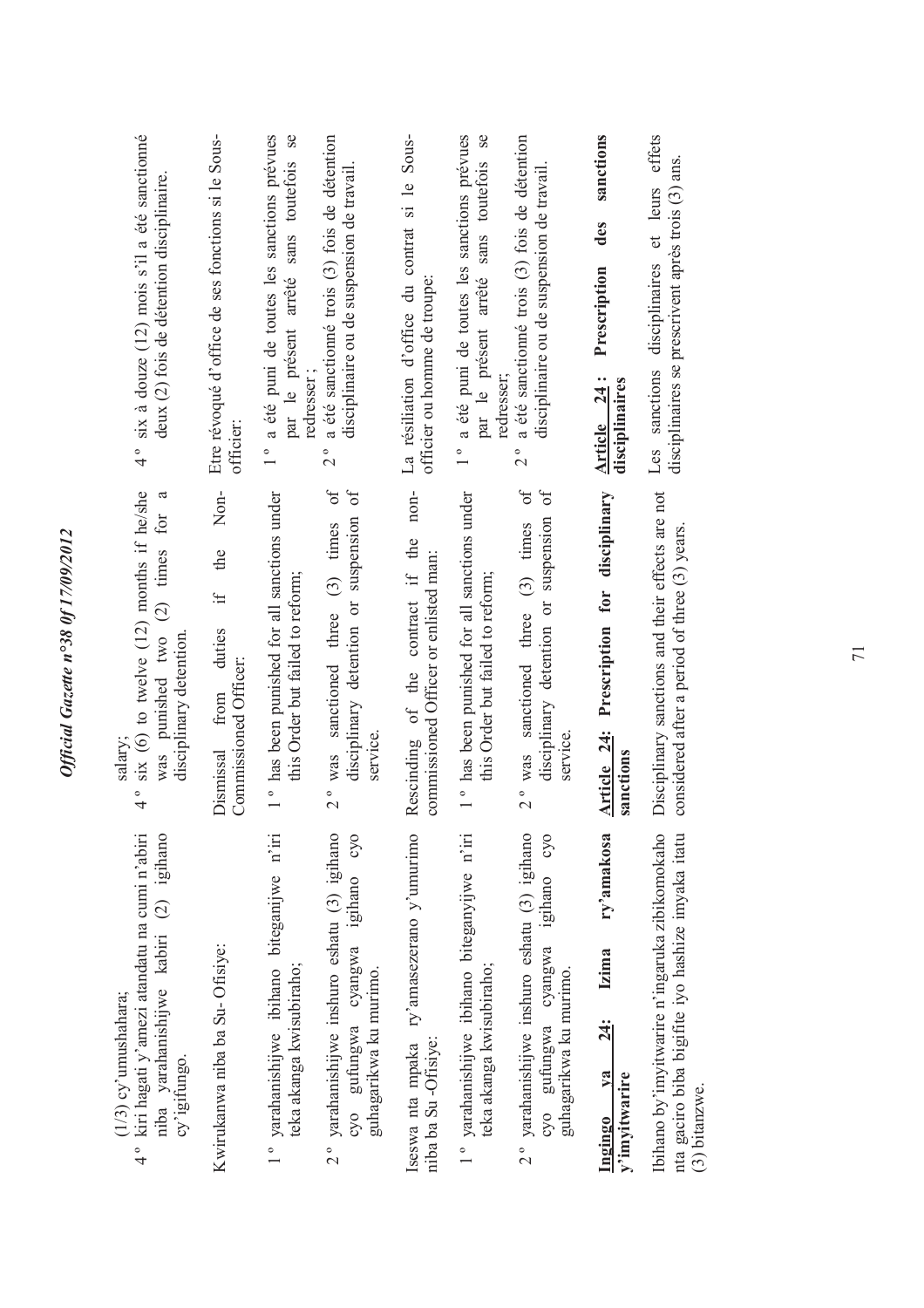| Ingingo ya 25: Ibyemezo bya burundu                                                                                                                              | Article 25: Final decisions                                                                                                                                                         | Article 25 : Décisions définitives                                                                                                                                                                |
|------------------------------------------------------------------------------------------------------------------------------------------------------------------|-------------------------------------------------------------------------------------------------------------------------------------------------------------------------------------|---------------------------------------------------------------------------------------------------------------------------------------------------------------------------------------------------|
| Komite<br>mu<br>y'imyitwarire bigomba gushyikirizwa byihuse<br>inzego z'ubuyobozi zishinzwe ishyirwa<br>Ibyemezo bya burundu byafashwe na<br>bikorwa ry'ibihano. | Disciplinary<br>Committee shall immediately be forwarded to<br>taken by the<br>the implementing military organs<br>Final decisions                                                  | Les décisions définitives prises par le Comité de<br>Discipline sont transmis sans délais aux organes<br>militaires de mise en application des sanctions                                          |
| IMITERERE,<br>IMIKORERE N'UBUBASHA BYA KOMITE<br>ZISHINZWE IMYITWARIRE MYIZA MU<br>III:<br>NGABO Z'U RWANDA<br>WA<br><b>IMUTWE</b>                               | ORGANIZATION,<br>FUNCTIONING AND POWERS OF THE<br>DISCIPLINARY COMMITTEE<br>Ë<br>CHAPTER                                                                                            | ORGANISATION,<br>ET COMPETENCE<br>DES COMITES DE DISCIPLINE<br><b>FONCTIONNEMENT</b><br>$\ddot{=}$<br><b>CHAPITRE</b>                                                                             |
| Komite<br>Icyiciro cya mbere : Imiterere ya<br>z'imyitwarire mu ngabo z'u Rwanda                                                                                 | Organization of Disciplinary<br><b>Section One:</b><br>Committees                                                                                                                   | Section première: Organisation des Comités<br>de discipline                                                                                                                                       |
| Ingingo ya 26: Ishyirwaho                                                                                                                                        | Article 26: Establishment                                                                                                                                                           | Article 26 : Etablissement                                                                                                                                                                        |
| Mu Ngabo z'u Rwanda hashyizweho Komite<br>ishinzwe imyitwarire myiza kuva ku rwego rwa<br>Batayo kugeza ku rwego rw'ubuyobozi bukuru<br>bw'Ingabo z'u Rwanda.    | Disciplinary<br>Committees within the Rwanda Defence<br>Rwanda Defence<br>established<br>Forces, from Battalion to<br>Forces Headquarters level<br>hereby<br>$\tilde{S}$ .<br>$\pm$ | Il est institué au sein des Forces Rwandaises de<br>Défense des Comités de Discipline à partir du<br>niveau du Bataillon jusqu'au niveau du Quartier<br>General des Forces Rwandaises de Défense. |
| rwego<br>k <b>u</b><br>rw'ubuyobozi Bukuru bw'Ingabo<br>$\lambda$ <sup>o</sup><br>Ingingo ya 27: Komite                                                          | $\overline{\mathbf{a}}$<br>Rwanda Defence Forces Headquarters level<br>Committee<br>Article 27: Disciplinary                                                                        | Article 27 : Le Comité de Discipline au niveau<br>du Quartier General des Forces Rwandaises                                                                                                       |
| Komite ishinzwe imyitwarire myiza ku rwego<br>rw'Ubuyobozi Bukuru bw'Ingabo z'u Rwanda<br>igizwe n'inzego ebyiri zikurikira:                                     | Committee at the Rwanda<br>two<br>has<br>Headquarters<br>The Disciplinary<br>Defence Forces<br>following levels:                                                                    | Le Comité de Discipline au niveau du Quartier<br>General des Forces Rwandaises de Défense est<br>composé de deux instances suivantes                                                              |
| 1° Urwego rw'ibanze Komite igizwe n'aba<br>bakurikira:                                                                                                           | The disciplinary committee in the first<br>instance shall be composed of:<br>$\frac{1}{1}$                                                                                          | de<br>Comité<br>$\frac{1}{2}$<br>discipline est composé de<br>degré,<br>premier<br>Au<br>$\frac{1}{1}$                                                                                            |
| umwe (1) mu bagaba b'ingabo, ari na we<br>uyibera Perezida;<br>$\widehat{a}$                                                                                     | Staff;<br>one (1) of the Chiefs of<br>Chairperson;<br>$\widehat{a}$                                                                                                                 | d'Etat-major,<br>Président du Comité;<br>un (1) des Chefs<br>$\widehat{a}$                                                                                                                        |
| Ba Generali babiri (2) batoranyijwe;<br>6                                                                                                                        | b) two (2) designated Generals;                                                                                                                                                     | deux (2) Généraux désignés;<br>6                                                                                                                                                                  |
|                                                                                                                                                                  |                                                                                                                                                                                     |                                                                                                                                                                                                   |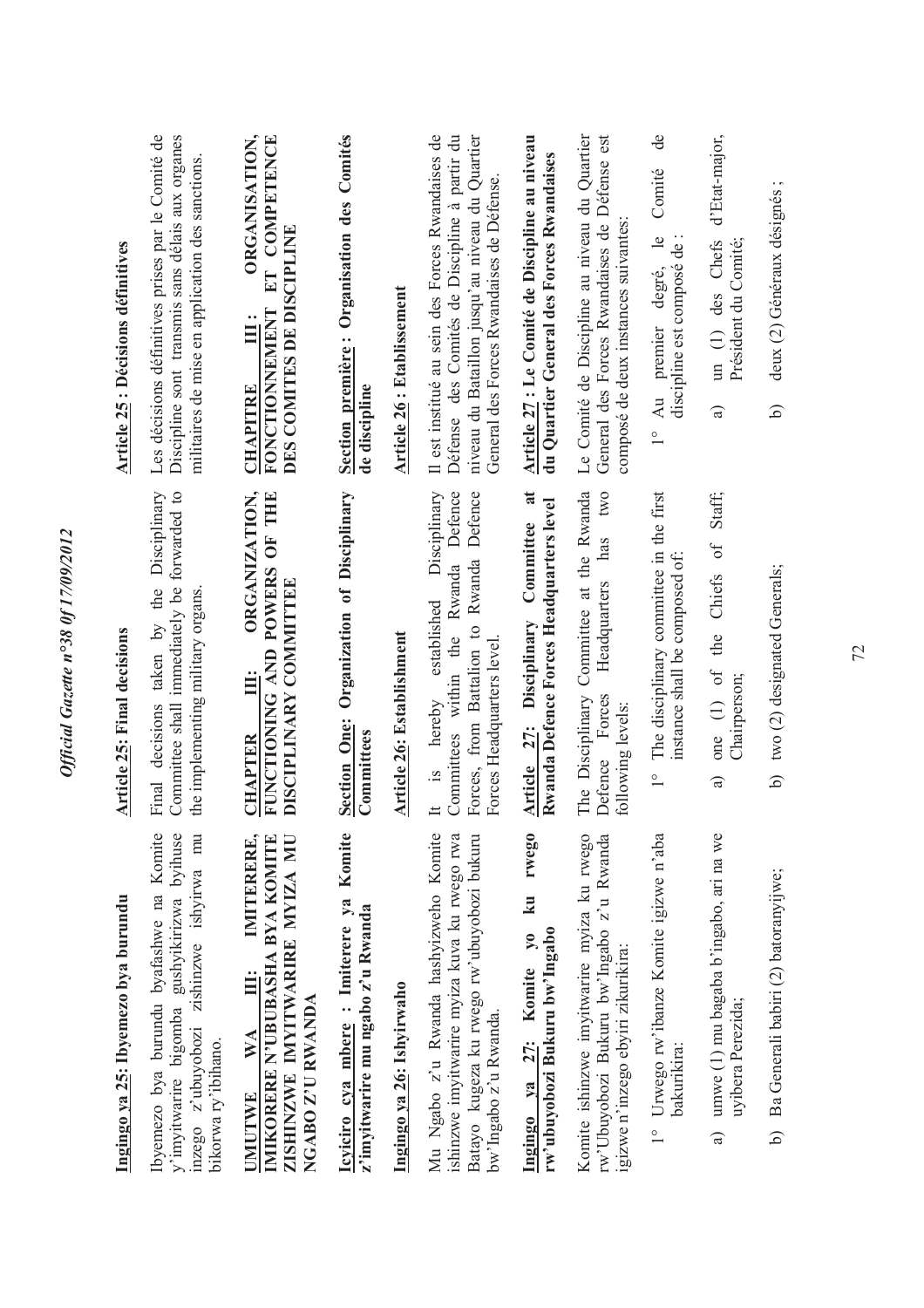| c) Koloneli umwe $(1)$ , Umwanditsi                                                                                                                                                                               | c) one (1) Colonel, Secretary.                                                                                                                                                       | un (1) Colonel, Secrétaire.<br>$\hat{\mathbf{o}}$                                                                                                                                                                                               |
|-------------------------------------------------------------------------------------------------------------------------------------------------------------------------------------------------------------------|--------------------------------------------------------------------------------------------------------------------------------------------------------------------------------------|-------------------------------------------------------------------------------------------------------------------------------------------------------------------------------------------------------------------------------------------------|
| Mu rwego rw'ubujurire komite igizwe<br>na:<br>$\frac{1}{2}$                                                                                                                                                       | At the appeal level, the Committee<br>shall be composed of:<br>$\frac{1}{2}$                                                                                                         | En appel, le Comité est composé de :<br>$\frac{1}{2}$                                                                                                                                                                                           |
| $\mathbb{Z}$<br>Umugaba Mukuru w'Ingabo cyangwa<br>undi wese yabihera ububasha, Perezida;<br>zirwanira<br>w'Ingabo<br>Umugaba<br>a<br>ه                                                                           | The Chief of Defence Staff or<br>his/her representative, chairperson;<br>The Army Chief of Staff;<br>তি<br>$\widehat{a}$                                                             | Le Chef d'Etat-major Général ou<br>de<br>Le Chef d'Etat-major<br>son représentant; Président<br>l'Armée de Terre;<br>$\widehat{a}$<br>তি                                                                                                        |
| mu<br>zirwanira<br>w'Ingabo<br>Umugaba<br>Butaka;<br>Kirere;<br>ි                                                                                                                                                 | The Air Force Chief of Staff;<br>The Reserve Chief of Staff;<br>$\mathcal{O}$                                                                                                        | ප්<br>$\mathbf{a}$<br>de<br>Le Chef d'Etat-major<br>Chef d'Etat-major<br>l'Armée de l'Air;<br>$\ominus$<br>$\widehat{\circ}$                                                                                                                    |
| Ukuriye ishami rya J1 mu Buyobozi<br>Bukuru bw'Ingabo, umwanditsi.<br>Umugaba w'Inkeragutabara;<br>$\widehat{\mathbf{e}}$<br>ਰਿ                                                                                   | Forces,<br>The head of the J1 Department in<br>the Rwanda Defence<br>Secretary.<br>$\widehat{\mathsf{d}}$<br>$\widehat{\mathbf{e}}$                                                  | Chef du Bureau 1 au sein des<br>Forces Rwandaises de Défense,<br>Secrétaire.<br>Réserve;<br>$\widehat{\mathbf{e}}$                                                                                                                              |
| ishobora<br>komite<br>$\ddot{S}$<br>kwiyambaza aba bakurikira:<br>ari ngombwa,<br>$\overline{N}$                                                                                                                  | When necessary, this committee may also be<br>assisted by the following Officers:                                                                                                    | En cas de besoin, le Comité de discipline peut<br>être assisté par                                                                                                                                                                              |
| mu<br>y'Amategeko<br>Buyobozi Bukuru bw'Ingabo.<br>Ukuriye ishami rya J2;<br>Serivisi<br>Ukuriye<br>$\frac{1}{1}$<br>$\frac{1}{2}$                                                                                | 2° The Head of Legal Department in the<br>1° The Head of the J2 department;<br>Rwanda Defence Forces.                                                                                | Le Chef du service juridique à l'Etat-major<br>$\mathbf{d}\mathbf{e}$<br>Rwandaises<br>des Forces<br>1° Le Chef du Bureau 2;<br>Générale<br>Défense.<br>$\frac{1}{2}$                                                                           |
| Ingingo ya 28: Ku rwego rwa Diviziyo                                                                                                                                                                              | <b>Article 28: Division level</b>                                                                                                                                                    | Article 28 : Au niveau de la Division                                                                                                                                                                                                           |
| Komite ishinzwe imyitwarire myiza ku rwego<br>rwa Diviziyo igizwe na:                                                                                                                                             | The Disciplinary Committee at the Division<br>level shall be composed of:                                                                                                            | Le Comité de Discipline au niveau de la division<br>est composé du                                                                                                                                                                              |
| Ofisiye ushinzwe ubutegetsi ku rwego rwa<br>cyangwa undi<br>yabihera ububasha, Perezida;<br>Komanda wa Diviziyo<br>Komanda ba Burigade;<br>Diviziyo, umwandıtsı;<br>$\frac{1}{1}$<br>$\frac{1}{2}$<br>$3^{\circ}$ | his/her<br>Officer,<br>The Division Administration<br>br<br>representative, Chairman;<br>Commander<br>Brigade Commanders;<br>Secretary;<br>1 <sup>°</sup> Division<br>$2°o$<br>3 $°$ | son<br>L'Officier chargé de l'administration au<br>$\overline{\text{ou}}$<br>Division<br>niveau de la Division, Secrétaire;<br>Commandants des Brigades;<br>représentant, Président ;<br>de la<br>1° Commandant<br>$3^{\circ}$<br>$\frac{1}{2}$ |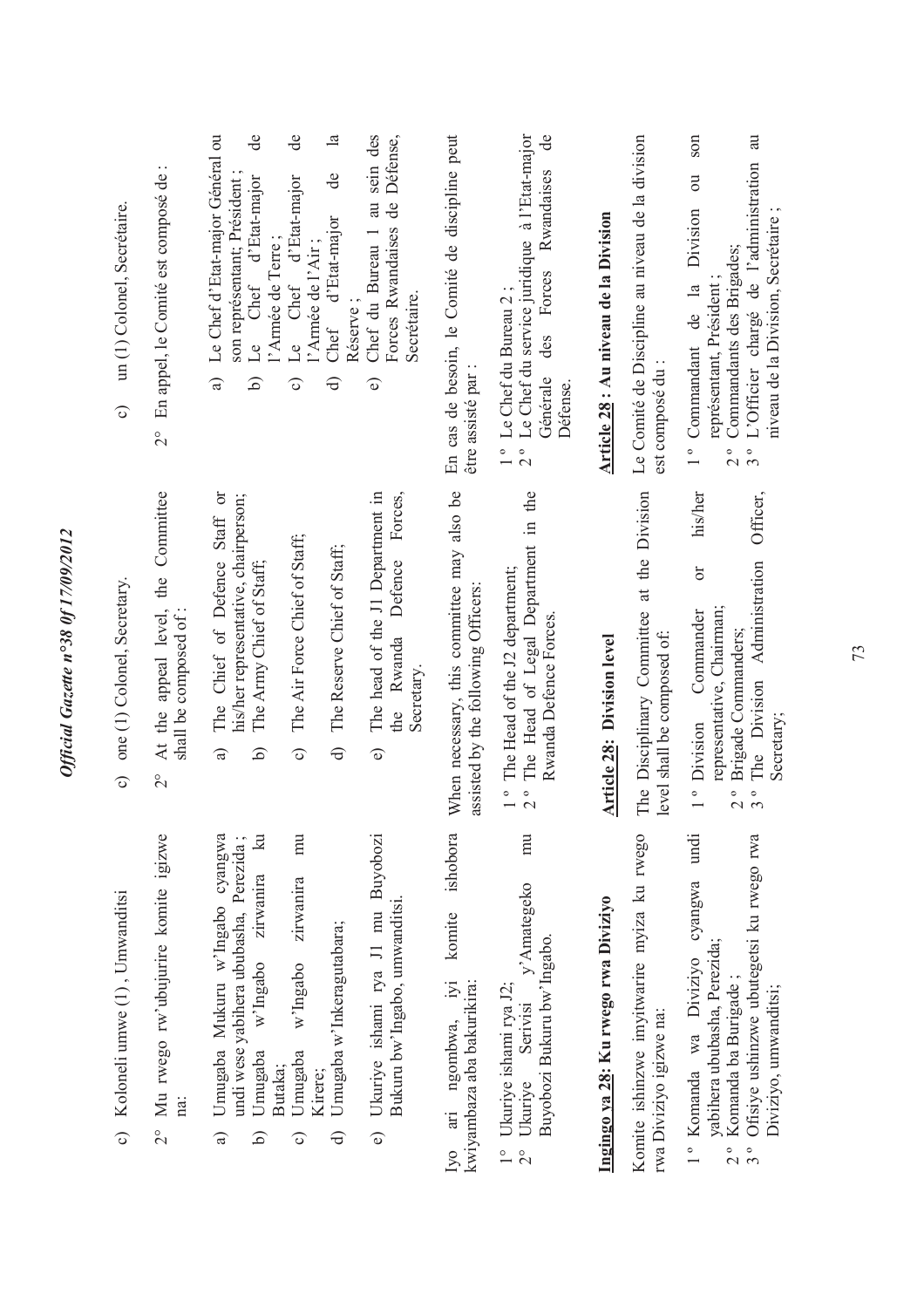| Iyi komite ishobora kwiyambaza aba bakurikira:                                                   | This Committee may be assisted by:                                                                                  | Ce Comité peut se faire assister par                                                                                            |
|--------------------------------------------------------------------------------------------------|---------------------------------------------------------------------------------------------------------------------|---------------------------------------------------------------------------------------------------------------------------------|
| 1° Ukuriye ishami ry'iperereza S2;                                                               | 1° The Division S2;                                                                                                 | L'Officier Chargé du bureau 2 au niveau de                                                                                      |
| 2° Umujyanama mu by'Amategeko ku rwego<br>rwa Diviziyo.                                          | 2° The Head of Legal Department at Division<br>level                                                                | Le chargé du service juridique au niveau de<br>la Division;<br>la Division<br>$\frac{1}{2}$                                     |
| Ingingo ya 29: Ku rwego rwa Burigade                                                             | Article 29: Brigade level                                                                                           | Article 29: Au niveau de la Brigade                                                                                             |
| Komite ishinzwe imyitwarire myiza ku rwego<br>rwa Burigade igizwe na:                            | The Disciplinary Committee at the Brigade<br>level shall be composed of:                                            | Le Comité de Discipline au niveau de la Brigade<br>est composé de                                                               |
| undi<br>cyangwa<br>yabihera ububasha, Perezida<br>1º Komanda wa Burigade                         | his/her<br>$\overline{C}$<br>representative, Chairperson;<br>Commander<br>1° Brigade                                | son<br>$\overline{5}$<br>Brigade<br>représentant, Président;<br>de<br>Commandant<br>$\overline{1}$                              |
| $\odot$<br>batoranyijwe na Komanda wa Burigade;<br>babiri<br>Komanda ba Batayo<br>$2^{\circ}$ Ba | $\sigma$ f<br>Brigade<br>Officers<br>the<br>commanding<br>designed by<br>Commander;<br>$2°$ Two $(2)$<br>battalions | <b>Bataillons</b><br>désignés par le Commandant de Brigade<br>de<br>Deux (2) Commandants<br>$\circ$<br>$\overline{\mathcal{C}}$ |
| Ofisiye ushinzwe ubutegetsi ku rwego rwa<br>Burigade, umwanditsi;<br>$3^{\circ}$                 | The Officer in charge of administration at<br>Brigade level, Secretary;<br>$\frac{1}{3}$                            | $\overline{a}$<br>L'Officier chargé de l'administration<br>niveau de la Brigade, secrétaire<br>$\circ$<br>$\infty$              |
| Iyi komite ishobora kwiyambaza aba bakurikira:                                                   | This Committee may be assisted by:                                                                                  | Ce Comité peut se faire assister par                                                                                            |
| 1° Ukuriye ishami ry'iperereza (S2);                                                             | 1° The Brigade S2;                                                                                                  | L'Officier en charge du Bureau S2 au niveau                                                                                     |
| Umujyanama mu by'Amategeko ku rwego<br>rwa Burigade.<br>$\frac{1}{2}$                            | 2° The Legal Officer at Brigade level                                                                               | au<br>service juridique<br>L'Officier chargé du<br>niveau de la Brigade.<br>de la Brigade<br>$\frac{1}{2}$                      |
| Ingingo ya 30: Ku rwego rwa Batayo                                                               | <b>Article 30: Battalion level</b>                                                                                  | Article 30: Au niveau du Bataillon                                                                                              |
| Komite ishinzwe imyitwarire myiza ku rwego<br>rwa Batayo igizwe na                               | The Disciplinary Committee at the Battalion<br>shall be composed of:                                                | Le Comité de Discipline au niveau du Bataillon<br>est composé de                                                                |
| undi<br>cyangwa<br>yabihereye ububasha, Perezida;<br>Batayo<br>wa<br>1° Komanda                  | his/her<br>ðľ<br>Battalion<br>representative, Chairman;<br>1° Commandant                                            | son<br>$\overline{\mathrm{c}}$<br>Bataillon<br>représentant, Président;<br>de<br>Commandant<br>$\frac{1}{\sqrt{2}}$             |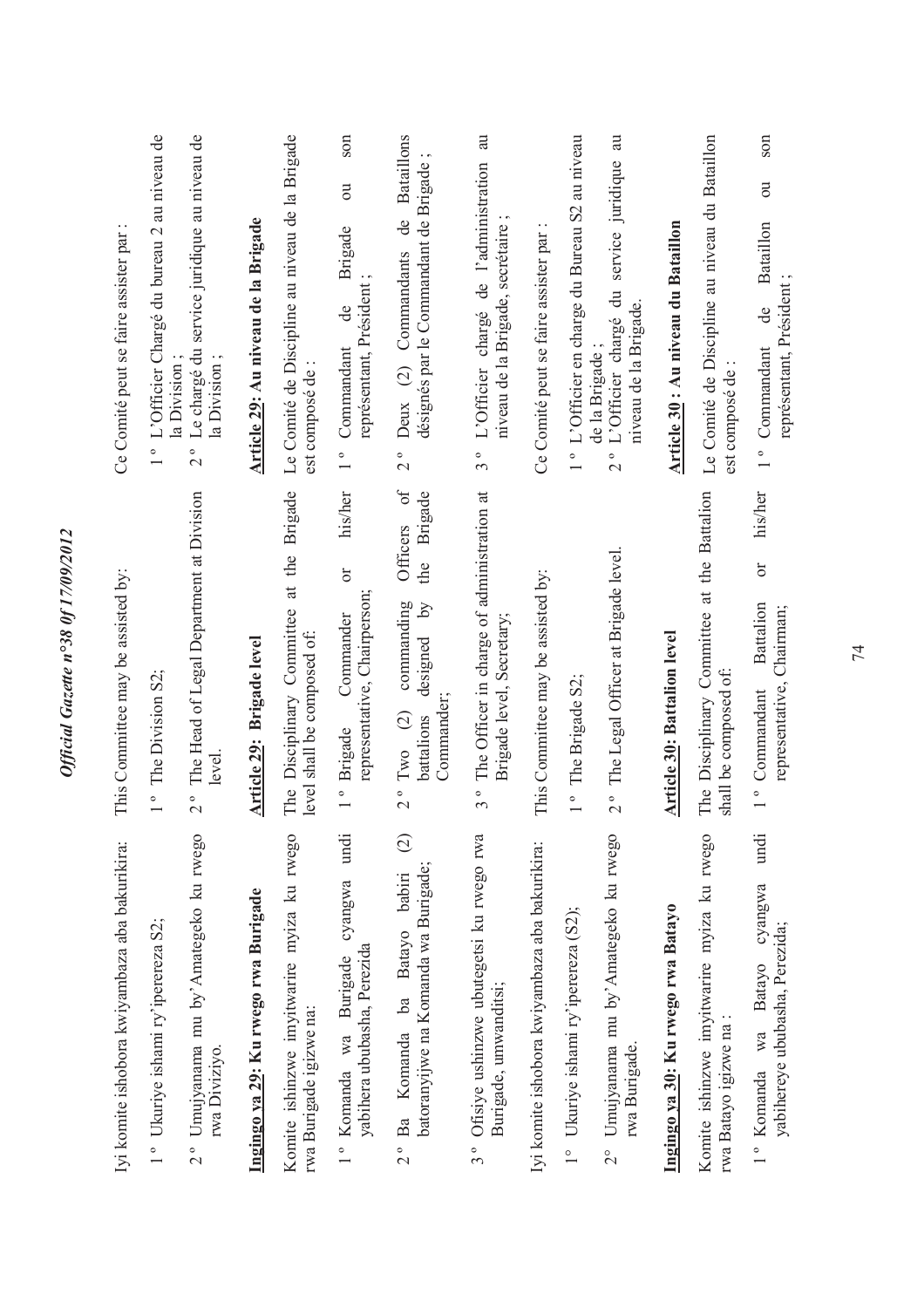| Ba Komanda ba Kompanyi babiri (2)<br>Ofisiye ushinzwe ubutegetsi muri Batayo:<br>Umu Su-Ofisiye mukuru muri batayo.<br>batoranijwe na Komanda wa Batayo;<br>Umwanditsi:<br>$\frac{1}{2}$<br>$\frac{1}{4}$<br>$3^{\circ}$ | Two (2) Company Commanders designed<br>The Officer in charge of administration at<br>The Regimental Sergeant Major.<br>by the Commandant Battalion<br>Battalion level, Secretary<br>$\frac{1}{2}$<br>$\circ$<br>$\circ$<br>3<br>4 | deux (2) Commandants de Compagnies<br>au<br>désignés par le Commandant de Bataillon;<br>L'Officier chargé de l'administration<br>niveau du Bataillon, secrétaire;<br>Sergent Major de Régiment.<br>$\circ$<br>$\circ$<br>$\circ$<br>$\overline{\mathcal{C}}$<br>$\epsilon$<br>4 |
|--------------------------------------------------------------------------------------------------------------------------------------------------------------------------------------------------------------------------|-----------------------------------------------------------------------------------------------------------------------------------------------------------------------------------------------------------------------------------|---------------------------------------------------------------------------------------------------------------------------------------------------------------------------------------------------------------------------------------------------------------------------------|
| Iyi komite ishobora kwiyambaza ukuriye ishami<br>ry'iperereza (S2)                                                                                                                                                       | the<br>assisted by<br>This Committee may be<br>Battalion (S2)                                                                                                                                                                     | Ce Comité peut se faire assister par l'Officier en<br>chargé du Bureau 2 au niveau du Bataillon                                                                                                                                                                                 |
| Icyiciro cya 2: Imikorere ya Komite zishinzwe<br>imyitwarire                                                                                                                                                             | Section 2: Functioning of the disciplinary<br>Committee                                                                                                                                                                           | comité de<br>Fonctionnement du<br>$Section 2$ :<br>discipline                                                                                                                                                                                                                   |
| Ingingo ya 31: Umubare ukenewe n'ipeti                                                                                                                                                                                   | Article 31: Quorum and rank                                                                                                                                                                                                       | Article 31 : Quorum et grade                                                                                                                                                                                                                                                    |
| Kugirango inteko ya Komite ishinzwe<br>imyitwarire myiza iterane, bibiri bya gatatu (2/3)<br>by'abayigize bagomba kuba bahari.                                                                                           | when two<br>Committee<br>The Quorum shall be constituted<br>Disciplinary<br>thirds $(2/3)$ of the<br>members are present                                                                                                          | des membres du Comité de discipline doivent<br>Pour pouvoir statuer, au moins deux tiers (2/3)<br>être présents                                                                                                                                                                 |
| w'inteko ya Komite ishinzwe<br>agomba kuba afite ipeti nibura<br>ringana n'iry'uwakoze ikosa.<br>imyitwarire<br>Umuyobozi                                                                                                | The President of the Disciplinary Committee<br>must be at least of the same Rank as the<br>accused                                                                                                                                | Le Président doit être au moins du même grade<br>que le contrevenant                                                                                                                                                                                                            |
| Ingingo ya 32: Gufata ibyemezo                                                                                                                                                                                           | Article 32: Decision making                                                                                                                                                                                                       | Article 32 : Prise de décision                                                                                                                                                                                                                                                  |
| Komite ishinzwe imyitwarire myiza ifata<br>gufata ibyemezo habayeho ukunganya amajwi,<br>ibyemezo ku bwiganze bw'amajwi. Mu gihe mu<br>ijwi rya Perezida niryo rikemura impaka                                           | take<br>$\sigma$<br>the<br>a tie,<br>vote<br>shall<br>members present. In the event of<br>decisions by absolute majority<br>The Disciplinary Committee<br>chairman has the casting vote.                                          | Les décisions du Comité de discipline sont prises<br>à la majorité absolue des voix des membres<br>celle du<br>de voix,<br>présents. En cas d'égalité<br>Président est prépondérante                                                                                            |
| Ingingo ya 33: Utegura dosiye                                                                                                                                                                                            | Article 33: Preparation of file                                                                                                                                                                                                   | Article 33: Préparation du dossier                                                                                                                                                                                                                                              |
| disipulini Itegurwa n'ushinzwe iperereza, akaba<br>amakosa ya<br>ishinzwe<br>we uyishyikiriza Komite<br>Dosiye y'umusirikare uregwa<br>imyitwarire myiza ifite ububasha.                                                 | of his/her unit by the Officer in charge of<br>and submitted to the Disciplinary Committee<br>The file of accused soldier shall be prepared<br>intelligence                                                                       | Le dossier du militaire poursuivi est préparé et<br>soumis au Comité de Discipline de son unité par<br>l'Officier chargé de renseignement militaire.                                                                                                                            |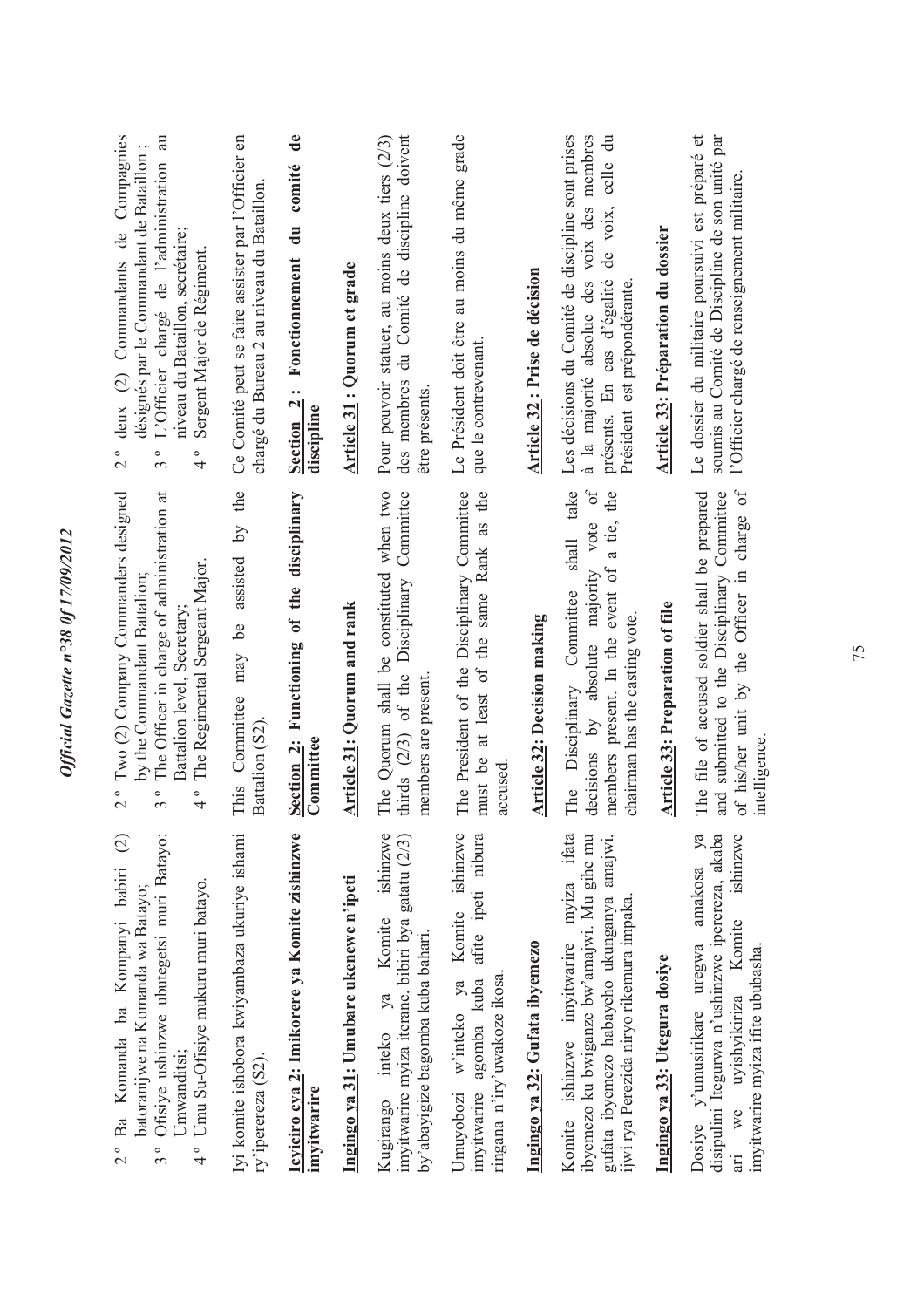| Ingingo ya 34: Kwiregura kw'uregwa                                                                                                                                                                                                                          | Article 34: Defence of the accused                                                                                                                                                                                                                                   | Article 34 : La Défense de l'accusé                                                                                                                                                                                                                                                              |
|-------------------------------------------------------------------------------------------------------------------------------------------------------------------------------------------------------------------------------------------------------------|----------------------------------------------------------------------------------------------------------------------------------------------------------------------------------------------------------------------------------------------------------------------|--------------------------------------------------------------------------------------------------------------------------------------------------------------------------------------------------------------------------------------------------------------------------------------------------|
| Komite ishinzwe imyitwarire myiza ntishobora<br>Nyamara uwabuze mu mutwe abarirwamo,<br>Komite ishinzwe imyitwarire myiza ishobora<br>gufata icyemezo umusirikare uregwa atariregura.<br>kumufatira icyemezo adahari.                                       | the<br>the<br>Disciplinary Committee may decide on the<br>case of a soldier who is absent from his/her<br>any<br>The Disciplinary Committee shall not in<br>way take its decision before hearing<br>defence of the accused. However,<br>unit without official leave. | Le Comité de Discipline ne peut en aucun cas<br>prendre aucune décision sans avoir entendu la<br>$\overline{\phantom{a}}$<br>de<br>en<br>Comité de Discipline peut statuer sur le cas<br>tout militaire qui s'est absenté de son unité<br>défense du militaire accusé. Cependant,<br>son absence |
| Ingingo ya 35: Guhabwa ibisobanuro                                                                                                                                                                                                                          | Article 35: Hearing of evidence                                                                                                                                                                                                                                      | Article 35 : Recueil des preuves                                                                                                                                                                                                                                                                 |
| Komite ishinzwe imyitwarire myiza ishobora<br>Ishobora kandi kwumva undi muntu wese<br>ngo<br>isobanukirwe kurushaho iyo dosiye kugira ngo<br>dosiye.<br>w'impuguke yaba yiyambaje kugira<br>guhabwa ibisobanuro n'uwateguye<br>ifate umwanzuro utabogamye. | hear<br>evidence from the person responsible for<br>preparing the record of the accused. It may also<br>hear any other person to gather more evidence<br>may<br>for impartial conclusion of the case.<br>Committee<br>The Disciplinary                               | entendre la<br>personne chargée de la préparation du dossier de<br>l'accusé. Il peut également entendre toute autre<br>personne pour recueillir plus d'informations en<br>vue de prendre une décision impartiale.<br>Le Comité de Discipline peut                                                |
| Ingingo ya 36: Kumenyesha umusirikare                                                                                                                                                                                                                       | disciplinary<br>$\mathbf{f}$<br>Notification<br>Article 36:<br>decision                                                                                                                                                                                              | décision<br>$\overline{\mathbf{a}}$<br>de<br>Notification<br>Article 36:<br>disciplinaire                                                                                                                                                                                                        |
| Icyemezo cya Komite ishinzwe imyitwarire<br>myiza gifatirwa mu mwiherero, kikamenyeshwa<br>24 kandi<br>Komanda<br>w'Umutwe abarirwamo na we akagenerwa kopi.<br>nyandiko;<br>amasaha<br>bitarenze<br>bikanashyirwa mu<br>uregwa                             | committee shall notify the soldier concerned of<br>hours, and a copy shall be reserved for the<br>After deliberation in camera, the disciplinary<br>the decision orally and in writing within 24<br>commander of his/her unit.                                       | militaire concerné endéans 24 heures ; une copie<br>$\mathbf{d}\mathbf{e}$<br>Discipline notifie oralement et par écrit le<br>Après délibération à huis clos, le Comité<br>est réservée au commandant de son unité.                                                                              |
| Ingingo ya 37: Ubujurire                                                                                                                                                                                                                                    | Article 37: Appeal                                                                                                                                                                                                                                                   | Article 37: Appel                                                                                                                                                                                                                                                                                |
| gihe<br>Uwakatiwe igihano mu rwego rwa Disipuline,<br>kitarenze amasaha 24. Ubujurire bukorwa mu<br>nyandiko cyangwa mu magambo, bukandikwa<br>afite uburenganzira bwo kukijuririra mu<br>mu gitabo cyabugenewe.                                            | Any soldier, who has been convicted, has the<br>right to appeal within a period not exceeding<br>twenty four (24) hours. The appeal shall be<br>made in writing or orally and recorded in the<br>register provided for that purpose.                                 | droit<br>$L'$ acte<br>et est<br>$\mathfrak{a}$<br>d'appel est dressé par écrit ou oralement<br>24 heures.<br>consigné dans le registre prévu à cet effet.<br>sanctionné<br>d'interjeter appel endéans<br>Tout militaire qui a été                                                                |
| Komite yajuririwe iterana mu gihe kitarenze<br>amasaha mirongo irindwi na biri (72) uhereye                                                                                                                                                                 | The appeals disciplinary Committee shall meet<br>within a period not exceeding seventy two (72)                                                                                                                                                                      | Pour statuer en appel, le Comité de Discipline se<br>réunit dans les délais n'excédant pas 72 heures à                                                                                                                                                                                           |

Official Gazette n°38 0f 17/09/2012

# **Ingingo ya 36: Kumenyesha umusirikare**

## **Ingingo ya 37: Ubujurire**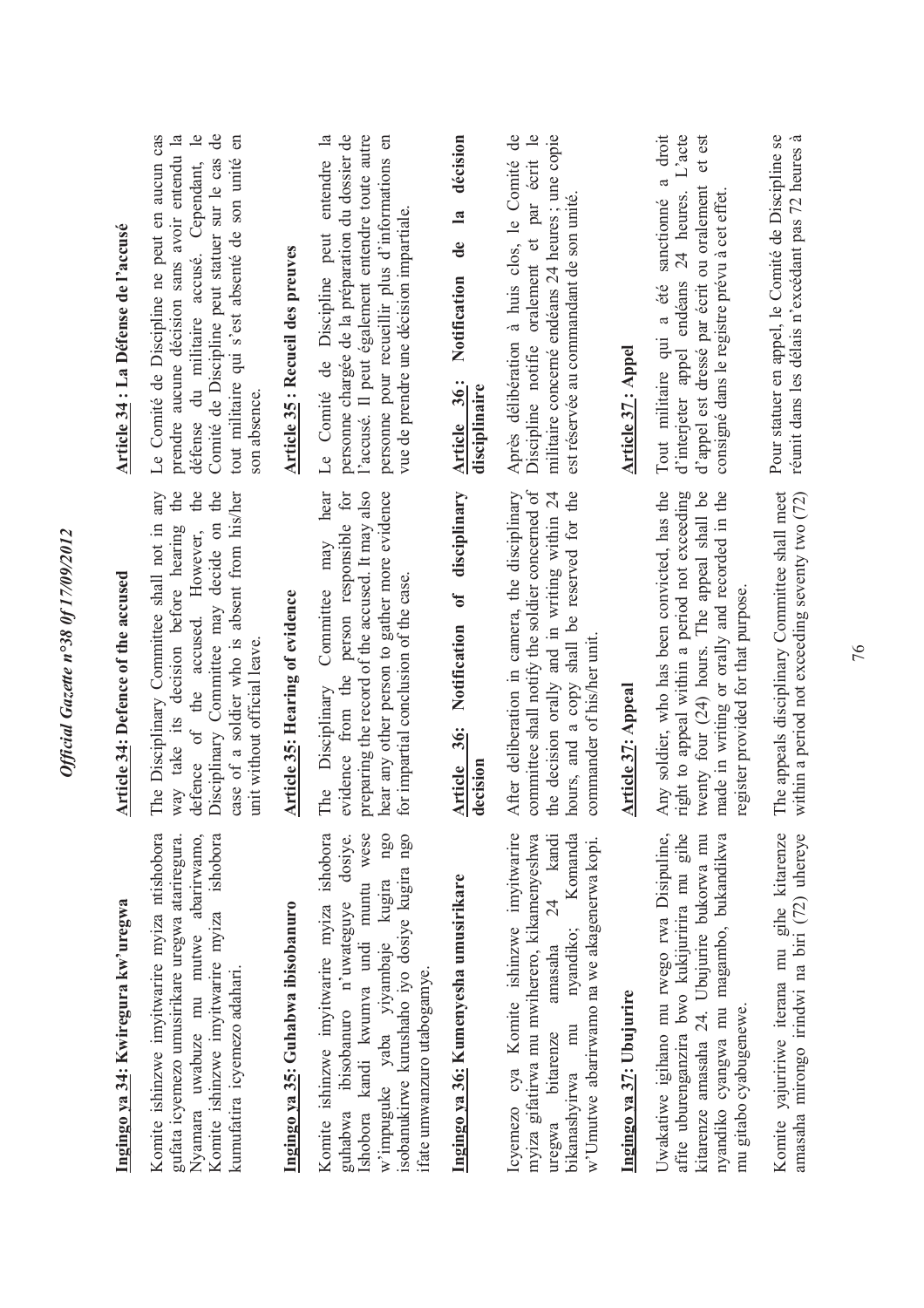| partir de la réception de l'appel. Le comité prend<br>ses décisions endéans 24 heures.                                                 | peuvent être exceptionnellement<br>paragraphe<br>dépassés s'il y a eu des circonstances le<br>justifiant. Le Comité de Discipline concerné<br>explique ces circonstances dans sa décision.<br>mentionnés dans le<br>Les délais<br>précédent | L'appel n'est interjeté qu'une seule fois | de<br>Comités<br>des<br>Compétence<br>Section 2:<br>Discipline          | Comités de<br>Discipline au niveau du Bataillon, du Brigade<br>des<br>Compétence<br>et de la Division<br>Article 38:    | Le Comité de Discipline au niveau du Bataillon<br>est compétent pour statuer sur les cas de tous les<br>militaires de ce Bataillon à l'exception de son<br>commandant et son adjoint.                | Discipline au niveau de la Brigade statue<br>Le Comité de Discipline au niveau de la Brigade<br>des<br>Officiers et autres militaires issus du Quartier<br>général de cette Brigade à l'exception de son<br>commandant et de son adjoint. Le Comité de<br>également sur les cas d'indiscipline commise par<br>les commandants de Bataillons composant cette<br>est compétent pour statuer sur les cas<br>Brigade | Le Comité de Discipline au niveau de la Brigade<br>sur les cas émanant des Comités de Discipline au<br>est également compétent pour statuer en appel |
|----------------------------------------------------------------------------------------------------------------------------------------|---------------------------------------------------------------------------------------------------------------------------------------------------------------------------------------------------------------------------------------------|-------------------------------------------|-------------------------------------------------------------------------|-------------------------------------------------------------------------------------------------------------------------|------------------------------------------------------------------------------------------------------------------------------------------------------------------------------------------------------|------------------------------------------------------------------------------------------------------------------------------------------------------------------------------------------------------------------------------------------------------------------------------------------------------------------------------------------------------------------------------------------------------------------|------------------------------------------------------------------------------------------------------------------------------------------------------|
| from the receipt of the appeal. The<br>committee shall make decision within a period<br>not exceeding twenty four (24) hours.<br>hours | preceding<br>paragraph may be extended due to reasonable<br>circumstances. The concerned Disciplinary<br>those<br>Committee shall have to explain<br>circumstances along with its decision.<br>specified in the<br>period<br>The            | The appeal is lodged only once.           | Disciplinary<br>$\delta$<br>Competence<br>Committees<br>Section 2:      | Disciplinary<br>Comitees at Battalion, Brigade and Division<br>Competence of<br>Article 38:<br>Levels                   | shall handle disciplinary cases of soldiers of<br>its<br>The Disciplinary Committee at Battalion level<br>Battalion with the exception of<br>Commander and his/her Deputy<br>$\overline{\text{the}}$ | Committee decides on cases of<br>The Disciplinary Committee at the Brigade<br>Brigade<br>deputy. The<br>of its<br>level shall handle disciplinary cases of Officers<br><b>Battalion</b><br>with the exception<br>soldiers from the<br>Σq<br>his/her<br>Commanders of this Brigade.<br>committed<br>and<br>Headquarters<br>Commander<br>Disciplinary<br>other<br>indiscipline<br>and                              | The Disciplinary Committee at the Brigade<br>within the<br>level shall hear appeal cases from Disciplinary<br><b>Battalions</b><br>Committees of the |
| ibusuzume. Ifata icyemezo mu gihe kitarenze<br>kugirango<br>ubwo bujurire<br>igihe yakiriye<br>amasaha 24.                             | Komite ishinzwe imvitwarire mviza bireba<br>gusobanura izo mpamvu mu cyemezo<br>Ibihe bivugwa mu gika kibanziriza iki bishobora<br>kongerwa iyo hari impamvu zifatika zabiteye.<br>igomba<br>суауо.                                         | Ubujurire buba rimwe gusa.                | Komite<br>bwa<br>Icyiciro cya 2: Ububasha<br>zishinzwe imitwarire myiza | Ingingo ya 38: Ububasha bwa Komite<br>zishinzwe imyitwarire myiza ku rwego rwa<br>Batayo, urwa Burigade n'urwa Diviziyo | Komite ishinzwe<br>imyitwarire myiza isuzuma amakosa yakozwe<br>n'abasirikare bose b'iyo Batayo uretse Komanda<br>Ku rwego rwa Batayo,<br>wayo n'umwungirije.                                        | na ba Ofisiye n'abandi basirikare babarirwa ku<br>ishinzwe<br>yakozwe<br>cyicaro gikuru cya Burigade, uretse Komanda<br>wayo n'Umwungirije. Iyo Komite isuzuma kandi<br>amakosa yakozwe na ba Komanda ba Batayo<br>imyitwarire myiza isuzuma amakosa<br>Ku rwego rwa Burigade Komite<br>zigize iyo Burigade n'ababungirije.                                                                                      | Komite ishinzwe imyitwarire myiza ya Burigade<br>isuzuma kandi mu bujurire ibyemezo bivuye<br>muri komite z'imyitwarire myiza za Batayo z'iyo        |

Official Gazette nº38 0f 17/09/2012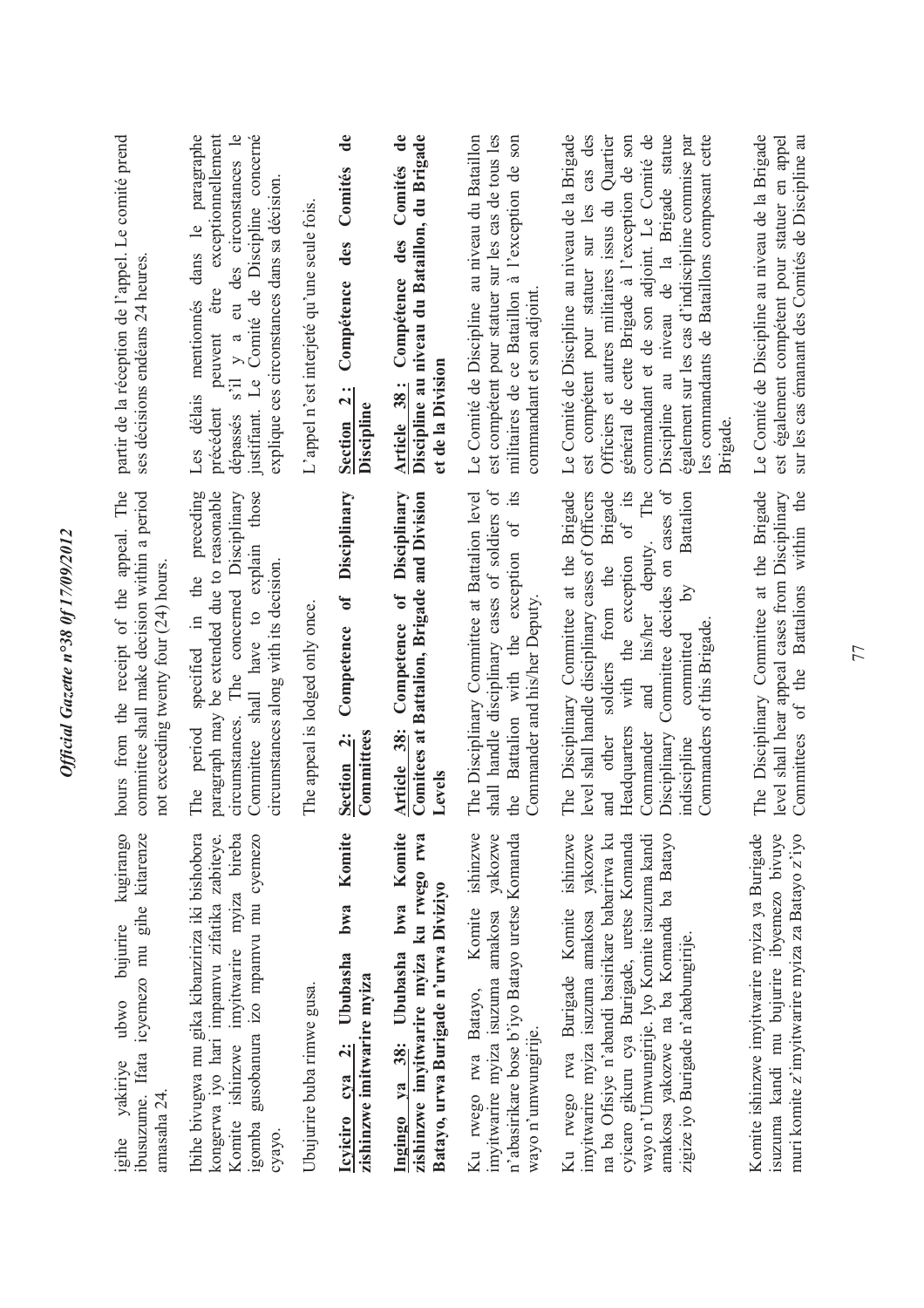| niveau des Bataillons de cette Brigade. | Le Commandant de Division désigne un comité<br>de discipline approprie pour statuer sur des cas<br>des militaires issus du Quartier General de la<br>Division                                       | $\mathbf{a}$<br>Division est compétent pour statuer en appel sur<br>les cas venant des Comités de Discipline au<br>au niveau de<br>niveau des Brigades composant cette Division<br>Le Comité de Discipline | $\mathbf{d}\mathbf{e}$<br>Discipline dans des écoles militaires, Hôpitaux<br>des Comités<br>Militaires, et le Quartier Général<br>Article 39: Compétence | Il existe deux Comités de Discipline au niveau<br>des écoles militaires, Hôpitaux Militaires, et le<br>Quartier Général : | Le Comité de Discipline qui entend en premier<br>ressort les cas d'indiscipline commise par les<br>hommes de troupe, les Sous-officiers et Officiers<br>subalternes de cette Ecole, Hôpital ou Quartier<br>Général                                         | Le Comité de Discipline qui entend en premier<br>ressort les cas d'indiscipline commise par les<br>Quartier Général, à l'exception du Commandant<br>Officiers Supérieurs de cette Ecole, Hôpital ou<br>et de son Adjoint  |
|-----------------------------------------|-----------------------------------------------------------------------------------------------------------------------------------------------------------------------------------------------------|------------------------------------------------------------------------------------------------------------------------------------------------------------------------------------------------------------|----------------------------------------------------------------------------------------------------------------------------------------------------------|---------------------------------------------------------------------------------------------------------------------------|------------------------------------------------------------------------------------------------------------------------------------------------------------------------------------------------------------------------------------------------------------|---------------------------------------------------------------------------------------------------------------------------------------------------------------------------------------------------------------------------|
| Brigade.                                | designate<br>appropriate disciplinary committee to handle<br>cases of soldiers at the Division Headquarters<br>Commander shall<br>The Division                                                      | level shall handle appeal cases from Brigades<br>The Disciplinary Committee at the Division<br>composing this Division                                                                                     | Competence of Disciplinary<br>Committees in Military Schools, Military<br><b>Hospitals and General Headquarters</b><br>Article 39:                       | Committees in<br>and<br>Hospitals<br>There are two disciplinary<br>Schools, Military<br>General Headquarters<br>Military  | The Disciplinary Committee that hears in the<br>first instance, cases of indiscipline committed<br>by troops, Non-Commissioned Officers and<br>Junior Officers of that School, Hospital or<br>General Headquarters                                         | The Disciplinary Committee that hears in the<br>General Headquarters except the Commandant<br>first instance cases of indiscipline committed<br>by Senior Officers of that School, Hospital or<br>and Deputy              |
| Burigade                                | Komanda wa Diviziyo agena urwego rwa<br>rwego rwo ku cyicaro gikuru cyo ku rwego rwa<br><b>IWO</b><br>kwakira amakosa yakozwe n'abasirikare bo ku<br>Komite ishinzwe imyitwarire myiza<br>Diviziyo. | Komite za Disipulini za Burigade zo muri iyo<br>Komite yo ku rwego rwa Diviziyo isuzuma<br>amakosa ku rwego rw'ubujurire bivuye muri<br>Diviziyo.                                                          | Ingingo ya 39: Ububasha bwa Komite<br>$y$ a<br>Gisirikare, mu Bitaro bya Gisirikare no ku<br>z'imyitwarire myiza mu Mashuri<br>Cyicaro Rusange           | Amashuri ya Gisirikare, Ibitaro bya Gisirikare,<br>n'Umutwe wo ku kicaro gikuru bigira Komite za<br>Disipulini ebyiri:    | Komite yo ku rwego rwambere ishinzwe<br>ofisiye bato babarirwa muri ayo mashuri ya<br>Gisirikare, Ibitaro bya Gisirikare, n'Umutwe wo<br>imyitwarire myiza isuzuma amakosa yakozwe<br>n'abasirikare bato na ba Su-ofisiye hamwe n'aba<br>ku kicaro gikuru; | Ibitaro bya Gisirikare, n'Umutwe wo ku kicaro<br>Komite ishinzwe imyitwarire myiza isuzuma<br>amakosa yakozwe na ba Ofisiye Bakuru<br>babarirwa muri ayo mashuri ya Gisirikare,<br>gikuru cyeretse Komanda n'umwungirije. |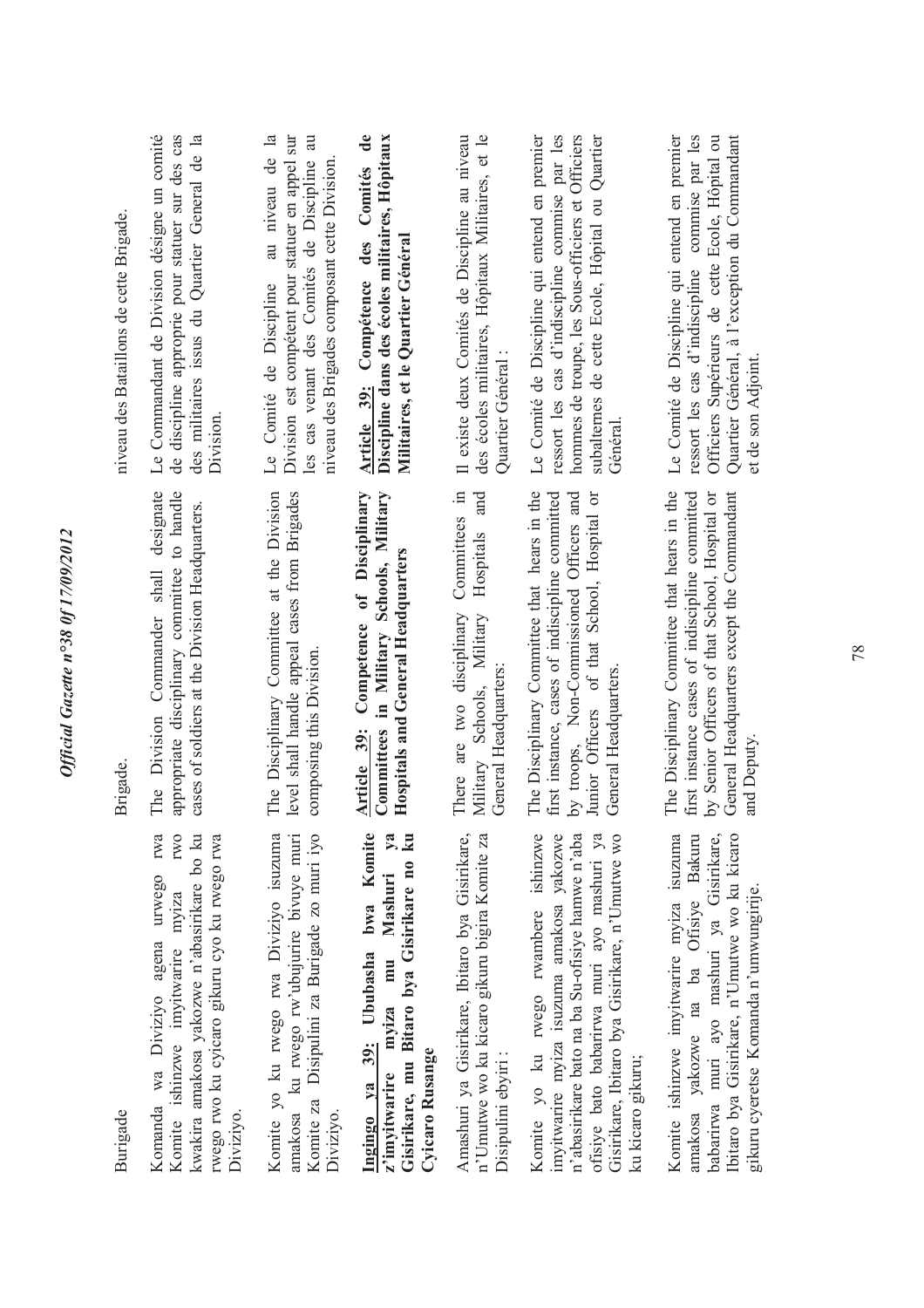| Iyo Komite yakira kandi ubujurire bw'ibyemezo<br>bivuyeku rwego rwa mbere.                                                                                                                                                                                                                                                                                                                                                               | That Disciplinary Committee also hears in<br>appeal, disciplinary actions taken in the first<br>instance                                                                                                                                                                                                                                                                                                | Ce comité statue également en appel sur les<br>mesures disciplinaires prises au premier degré                                                                                                                                                                                                                                                                                                                                                                                                             |
|------------------------------------------------------------------------------------------------------------------------------------------------------------------------------------------------------------------------------------------------------------------------------------------------------------------------------------------------------------------------------------------------------------------------------------------|---------------------------------------------------------------------------------------------------------------------------------------------------------------------------------------------------------------------------------------------------------------------------------------------------------------------------------------------------------------------------------------------------------|-----------------------------------------------------------------------------------------------------------------------------------------------------------------------------------------------------------------------------------------------------------------------------------------------------------------------------------------------------------------------------------------------------------------------------------------------------------------------------------------------------------|
| Komite<br>z'imyitwarire myiza ku rwego rw'Ubuyobozi<br>Ingingo va 40: Ububasha bwa<br>Bukuru bw'Ingabo                                                                                                                                                                                                                                                                                                                                   | Article 40: Competence of Disciplinary<br><b>Comitees at RDF Headquarters</b>                                                                                                                                                                                                                                                                                                                           | Compétence des Comités de<br>Discipline au niveau de l'Etat Major Général<br>Article 40:                                                                                                                                                                                                                                                                                                                                                                                                                  |
| Komite<br>ishinzwe imyitwarire myiza isuzuma bwa mbere<br>$\overline{5}$<br>amakosa yakozwe n'abayobozi b'amashuri ya<br>Za<br>$\mathbb{Z}$<br>Burigade n'ababungirije, abayobozi ba Besi,<br>Abayobozi b'ibiro, abayobozi b'amashami mu<br>Buyobozi Bukuru bw'Ingabo, n'aba ofisiye<br>gisirikare n'ababungirije, ba Komanda ba<br>Diviziyo n'ababungirije, abayobozi ba<br>Ku Buyobozi Bukuru bw'lngabo<br>mu rwego rwa Generali bose. | <b>RDF</b><br>Deputies, Commanders of Military Bases, Joint<br>General Staff, Heads of Departments at the<br>Headquarters hears in the first instance, cases<br>of indiscipline committed by Commandants<br>their deputies, Brigade Commanders and their<br>and their Deputies, Division Commanders and<br>RDF Headquarters, as well as all General<br>at the<br>The Disciplinary Committee<br>Officers | Le Comité de Discipline au niveau de l'Etat-<br>militaire et Quartier Général, les commandants<br>de Divisions et leurs Adjoints, les Commandants<br>des Bases Aériennes, les Chef de bureaux, les<br>major Général entend au premier degré les cas<br>de Brigade et leurs adjoints, les commandants<br>chefs des départements au sein de l'Etat-major<br>d'indiscipline commis par les commandants et<br>leurs adjoints des Ecoles Militaires, hôpital<br>Général, ainsi que tous les Officiers Généraux |
| Komite y'imyitwarire myiza yo ku rwego<br>rw'ubuyobozi bukuru bw'ingabo yakira kandi<br>ubujurire b'abavuzwe mu gika cya mbere cy'iyi<br>ngingo.                                                                                                                                                                                                                                                                                         | Headquarters also handles appeal cases of the<br>The Disciplinary Committee at the RDF<br>officers mentioned in Paragraph One of this<br>Article.                                                                                                                                                                                                                                                       | Général entend en appel les cas des Officiers<br>Le comité de discipline au niveau l'Etat-major<br>mentionnés à l'alinéa premier du présent article.                                                                                                                                                                                                                                                                                                                                                      |
| Ingingo ya 41: Ubwisanzure bwa za Komite z'<br>imyitwarire myiza                                                                                                                                                                                                                                                                                                                                                                         | Disciplinary<br>Independence of<br>Article 41:<br>Committees                                                                                                                                                                                                                                                                                                                                            | Article 41: Indépendance des Comités de<br>Discipline                                                                                                                                                                                                                                                                                                                                                                                                                                                     |
| Abagize Komite z' imyitwarire myiza bakora<br>imirimo bashinzwe mu bwisanzure busesuye.                                                                                                                                                                                                                                                                                                                                                  | Members of Disciplinary Committees shall be<br>independent in the performance of their duties.                                                                                                                                                                                                                                                                                                          | Les membres des Comités de Discipline sont<br>pleinement indépendants dans l'exercice de leurs<br>fonctions                                                                                                                                                                                                                                                                                                                                                                                               |
| impuguke iy'ariyo yose yabafasha gufata<br>icyemezo mu kazi kabo ko gusuzuma no gufata<br>kwiyambaza<br>ibyemezo ku makosa ya disipulini.<br>igihe bikenewe<br>Bashobora                                                                                                                                                                                                                                                                 | Where necessary, they may seek advice from<br>making<br>ð<br>process<br>any expert in the<br>disciplinary decisions                                                                                                                                                                                                                                                                                     | Ils peuvent, en cas de besoin, faire recours à tout<br>expert dans la prise de décision sur les sanctions<br>disciplinaires.                                                                                                                                                                                                                                                                                                                                                                              |